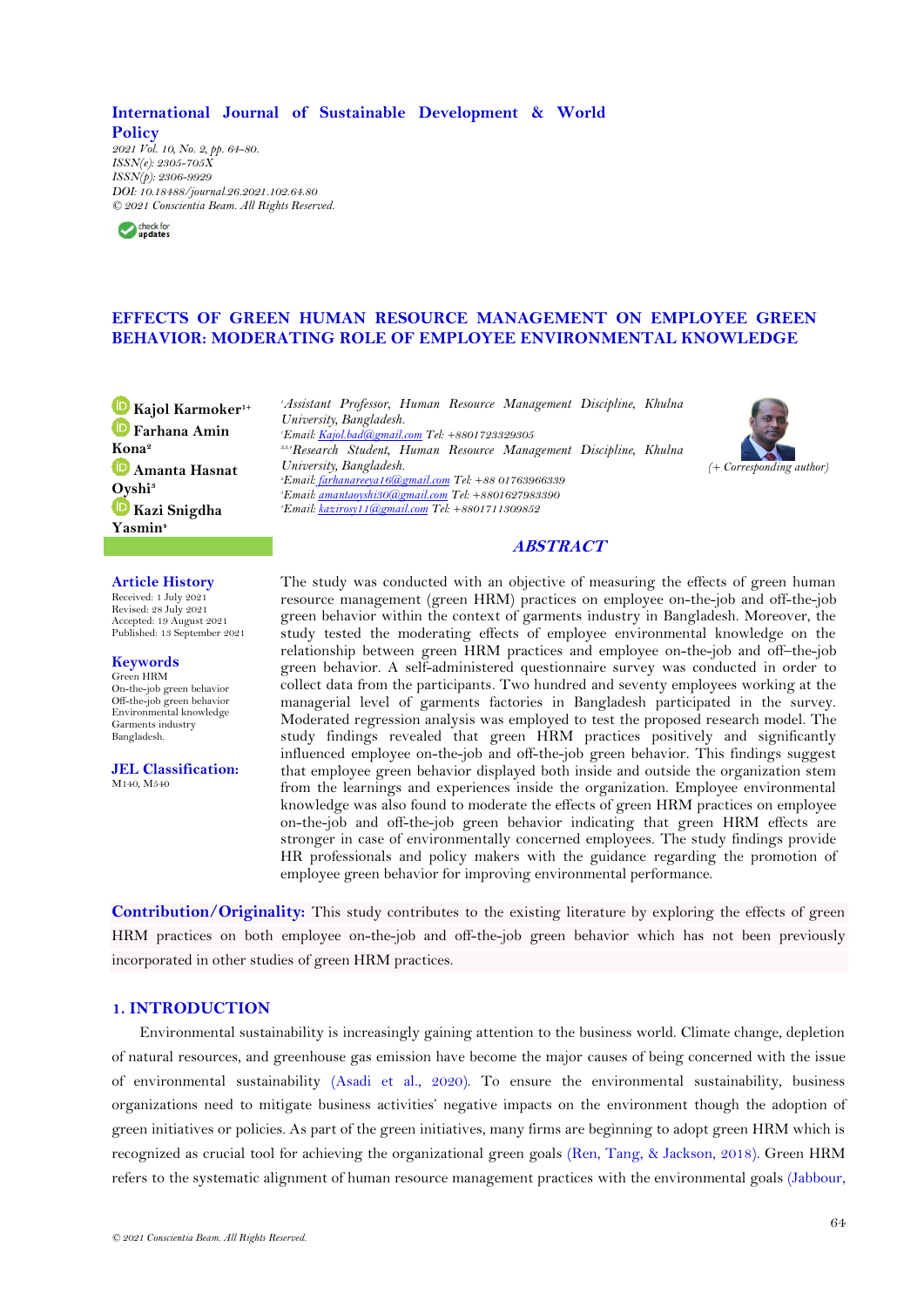[De Sousa Jabbour, Govindan, Teixeira, & De Souza Freitas, 2013\)](#page-13-0) Proper integration of environmental sustainability into human resource policies is essential since successful implementation of organizational green initiatives depends on the pro-environmental behavior of employees [\(Saeed et al., 2019\)](#page-14-1). [Kim, Kim, Choi, and](#page-14-2)  [Phetvaroon](#page-14-2) (2019) also emphasized the consideration of employee behavioral aspects for building sustainable organization because employees are the agents to implement the organizational green initiatives [\(Dumont, Shen, &](#page-12-1)  [Deng, 2017\)](#page-12-1). Therefore, this a growing concern for the scholars to investigate the effects of organizational green initiatives like green HRM on the behavioral aspects of the employees. Previously, green HRM has been studied in many industries, such as manufacturing industry [\(Dumont et al., 2017;](#page-12-1) [Hameed, Khan, Islam, Sheikh, & Naeem,](#page-13-1)  [2020;](#page-13-1) [Singh, Giudice, Chierici, & Graziano, 2020;](#page-15-0) [Yong et al., 2020;](#page-16-0) [Yusliza et al., 2019\)](#page-16-1) service industry [\(Song, Yu,](#page-15-1)  [& Xu, 2020;](#page-15-1) [Suganthi, 2019\)](#page-15-2) information technology industry [\(Ojo & Raman,](#page-14-3) 2019; [Song et al., 2020;](#page-15-1) [Suganthi,](#page-15-2)  [2019\)](#page-15-2) hospitality industry [\(Karmoker, Zannat, & Roy, 2020;](#page-13-2) [Kim et al., 2019;](#page-14-2) Pham, Tuč[ková, & Jabbour, 2019;](#page-14-4) [Yusoff, Nejati, Kee, & Amran, 2018\)](#page-16-2) health care industry [\(Jia, Liu, Chin, & Hu, 2018;](#page-13-2) [Rawashdeh, 2018\)](#page-14-5) higher educational institutes [\(Aboramadan, 2020;](#page-11-0) [Fawehinmi, Yusliza, Mohamad, Faezah, & Muhammad, 2020;](#page-13-3) [Gilal,](#page-13-4)  [Ashraf, Gilal, Gilal, & Channa, 2019\)](#page-13-4) automobile industry [\(Chaudhary, 2019\)](#page-12-1) coal and power industry [\(Saeed et al.,](#page-14-1)  [2019\)](#page-14-1). But, green HRM has seldom been studied in the garments industry which is considered as one of the booming industries of the world, creating employment opportunities for millions of people [\(Sarkar, Qian, & Peau,](#page-15-3)  [2020b\)](#page-15-3). Therefore, the current study intends to study green HRM practices within the context of garments industry in Bangladesh.

Bangladesh is such a country which is blessed with ready-made garments (RNG) industry where 20 million people are working for securing their livelihood [\(Aktar & Islam, 2019\)](#page-12-2). Labor intensive readymade garments (RMG) industry is the largest single industrial employer in Bangladesh [\(Carlson & Bitsch, 2018\)](#page-12-3) generating approximately 20 billion USD earnings per year [\(World Bank, 2013\)](#page-15-4). In Bangladesh, this industry is the key source of economic development, contributing significantly towards the government's efforts of becoming a middle-income economy by 2021 [\(Sarkar, Qian, & Peau, 2020a\)](#page-14-1). Like any other growing industries, RMG industry is also responsible for higher level of toxic waste disposal, greenhouse gas emission and depletion of natural resources since it is high-energy and natural resources dependent industry [\(Talapatra & Uddin, 2017\)](#page-15-5). Water pollution, dyes mixture emissions, allied materials, contaminants, and chemical mixes during the manufacturing process of garments factory result in increased level of environmental degradation [\(Vandevivere, Bianchi, & Verstraete, 1998;](#page-15-4) [Yaseen & Scholz, 2018\)](#page-15-4). So, the RMG industry has incredible effects on environmental sustainability which is nowadays a global concern and a major challenge [\(Hossain, Sajib, & Hafiz, 2017\)](#page-13-5). As a result, the industry is faced with global pressure of adopting green business practices on a sustainable basis for protecting the environment [\(Aziz, Yasmin, & Sultana, 2020\)](#page-12-4). In Bangladesh, few private factories in RMG industry are relentlessly trying to ensure environmental sustainability by advancing green policies like green HRM practices [\(Sarkar et al., 2020b\)](#page-15-3) because environmental sustainability is impossible without the environmental awareness among the managers and workforces [\(Aziz et al., 2020\)](#page-12-4).

Existing empirical studies have examined the effects of green HRM on individual performance such as employee pro-environmental behavior [\(Saeed et al., 2019; Safari, Salehzadeh, Panahi, & Abolghasemian, 2018;](#page-14-1) [Suganthi, 2019\)](#page-15-2) in-role and extra-role green workplace behavior [\(Aboramadan, 2020;](#page-11-0) [Dumont et al., 2017;](#page-12-1) [Zhang,](#page-16-3)  [Luo, Zhang, & Zhao, 2019\)](#page-16-3) task related green behavior and voluntary green behavior [\(Chaudhary, 2019\)](#page-12-1) organizational citizenship behavior [\(Hameed et al., 2020\)](#page-13-1) and environmental performance [\(Gilal et al., 2019;](#page-13-4) [Rawashdeh, 2018\)](#page-14-5). Nevertheless, the scholars have paid little attention on the effects of green HRM practices on employees' off-the-job green behavior in addition to the on-the-job green behavior. But, many pro-environmental behaviors demonstrated outside the workplace settings like personal lives are found similar to those displayed inside the workplace settings [\(Paillé, Raineri, & Boiral, 2017\)](#page-14-6). Environment friendly behavior like purchasing organic foods, recycling materials, and saving water and energy may stem from the learning, experiences, routines,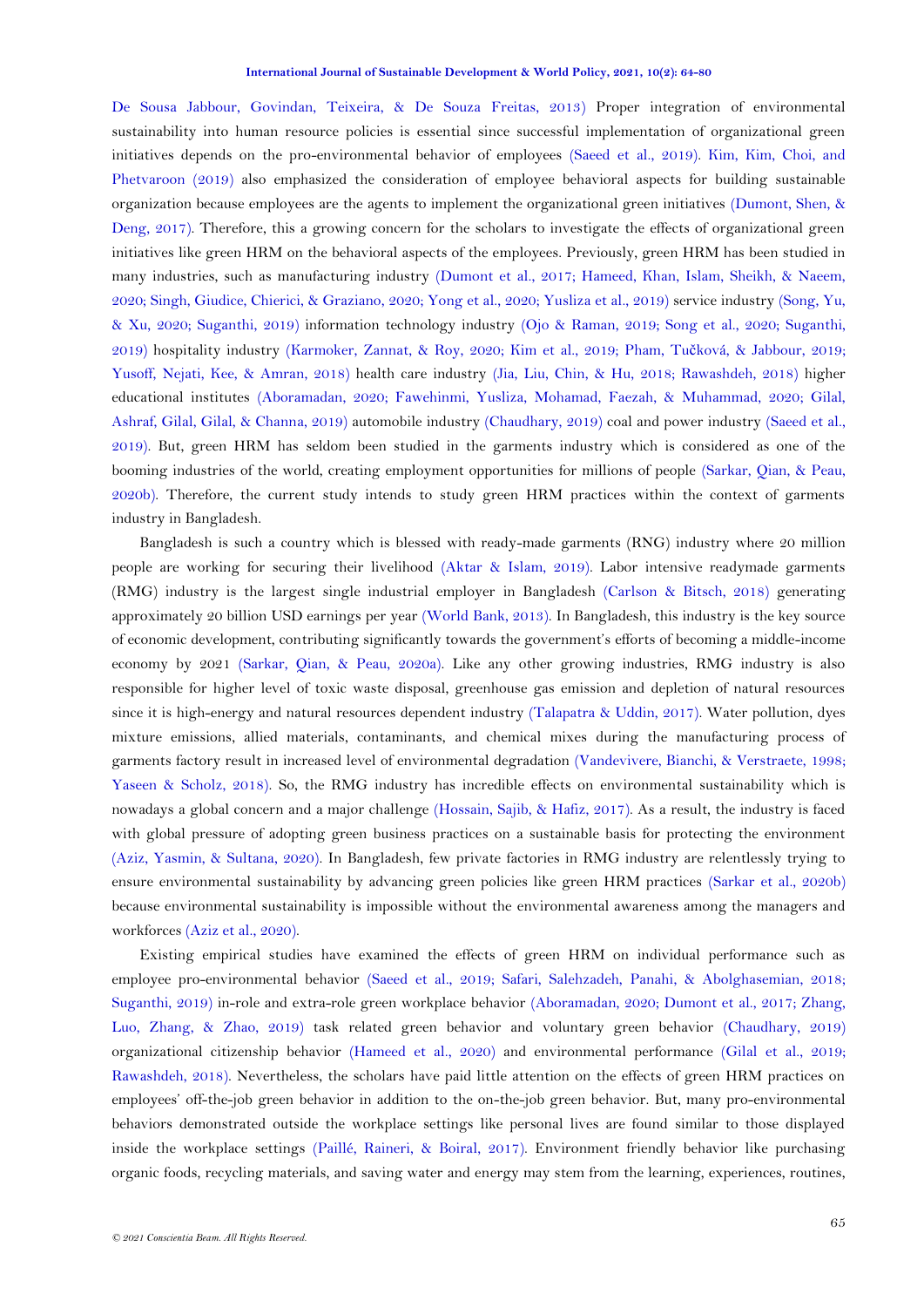#### **International Journal of Sustainable Development & World Policy, 2021, 10(2): 64-80**

and habits acquired inside the workplace. But little attention has been paid to discover how the environmental experience learned from the workplace settings can be transmitted in the non-work settings, such as home-work, transport, education, and consumption. Consequently, the current study addresses the gap by exploring how the organizational green initiatives like green HRM affect employee green behavior both on-the- job setting and offthe-job settings. Even the prior studies have explored the moderating role of individual green values [\(Dumont et](#page-12-1)  [al., 2017;](#page-12-1) [Gilal et al., 2019;](#page-13-4) [Hameed et al., 2020\)](#page-13-1) environmental values and gender [\(Chaudhary, 2019\)](#page-12-1) on the relationship between green HRM and employee green behavior. Few studies have shown how the environmental knowledge can moderate the effects of green HRM on employee pro-environmental behavior. But, employee environmental knowledge is expected to positively moderate the relationship between green HRM practices and pro-environmental behavior [\(Saeed et al., 2019\)](#page-14-1). Hence, the current study aims to discover whether employee environmental knowledge can influence the link between green HRM and employee green behavior.

Thus, the goal of this study is twofold. First, the study seeks to examine the effects of green HRM on employees' on-the-job and off-the-job green behavior. Next, the study aims to investigate the moderating role of employees' environmental knowledge on the association between green HRM and on-the-job as well as off-the-job green behavior of employees. The study contributes to the existing literature by extending the effects of green HRM on employees' on-the-job and off-the-job behavior. In short, the study enhances the understanding of green HRM by exploring how workplace learning can have a positive effect on employees' personal lifestyle and behavior. Moreover, our research contributes by exploring the moderating role of employee environmental knowledge on the effects of green HRM within the context of garments industry in Bangladesh. [Figure 1](#page-6-0) presents the conceptual framework of the study.

The remainder of this paper is organized as follows: Section 2 presents the theoretical foundation and literature review of green HRM, environmental knowledge, on-the-job green behavior, and off-the-green behavior to develop hypotheses. Information of research methods and materials is discussed in section 3, followed by the result and analysis in section 4. Section 5 section focuses on the result discussion. Finally, section 6 discusses theoretical and practical implications, limitations, and future research direction.

## **2. THEORETICAL FRAMEWORK AND HYPOTHESES DEVELOPMENT**

## *2.1. Ability Motivation Theory*

We draw upon the ability-motivation-opportunity (AMO) theory developed by [Appelbaum, Bailey, Berg,](#page-12-5)  [Kalleberg, and Bailey \(2000\)](#page-12-5) to examine and explain the link between green HRM and employees' on-the-job and off-the-job green behavior within the context of garments industry in Bangladesh. The AMO theory is frequently used to investigate HRM performance link as the theory suggests that employee performance is influenced by the HRM practices [\(Jiang, Lepak, Hu, & Baer, 2012\)](#page-13-2). According to AMO theory, HRM practices enhance organization's human capital which in turn result in increased organizational performance such as waste reduction and increased product or service quality [\(Appelbaum et al., 2000\)](#page-12-5). AMO theory explains that once the employees' ability increases via recruitment, selection, training, and development or the employees become motivated by the rewards, incentives, and compensation or the opportunities are given to take part in teamwork and decision making process, they contribute towards the attainment of organizational goals through their performance [\(Gerhart, 2005\)](#page-13-6). This argument is also supported by [Fawehinmi et al. \(2020\)](#page-13-3) who claimed that HRM practices enhances organizational environmental performance if the employees are equipped with necessary ability, motivation, and opportunities to display pro-environmental behavior. Consequently, green HRM contributes to organizational green performance by recruiting employees with green values and green knowledge, motivating them through green training and incentives, and providing them with opportunities of green involvement programs, such as knowledge sharing and environmental problem solving activities [\(Renwick, Redman, & Maguire, 2013\)](#page-14-1). Since employees with green values remain passionate about the environment, they don't resist environmental sustainability programs initiated by the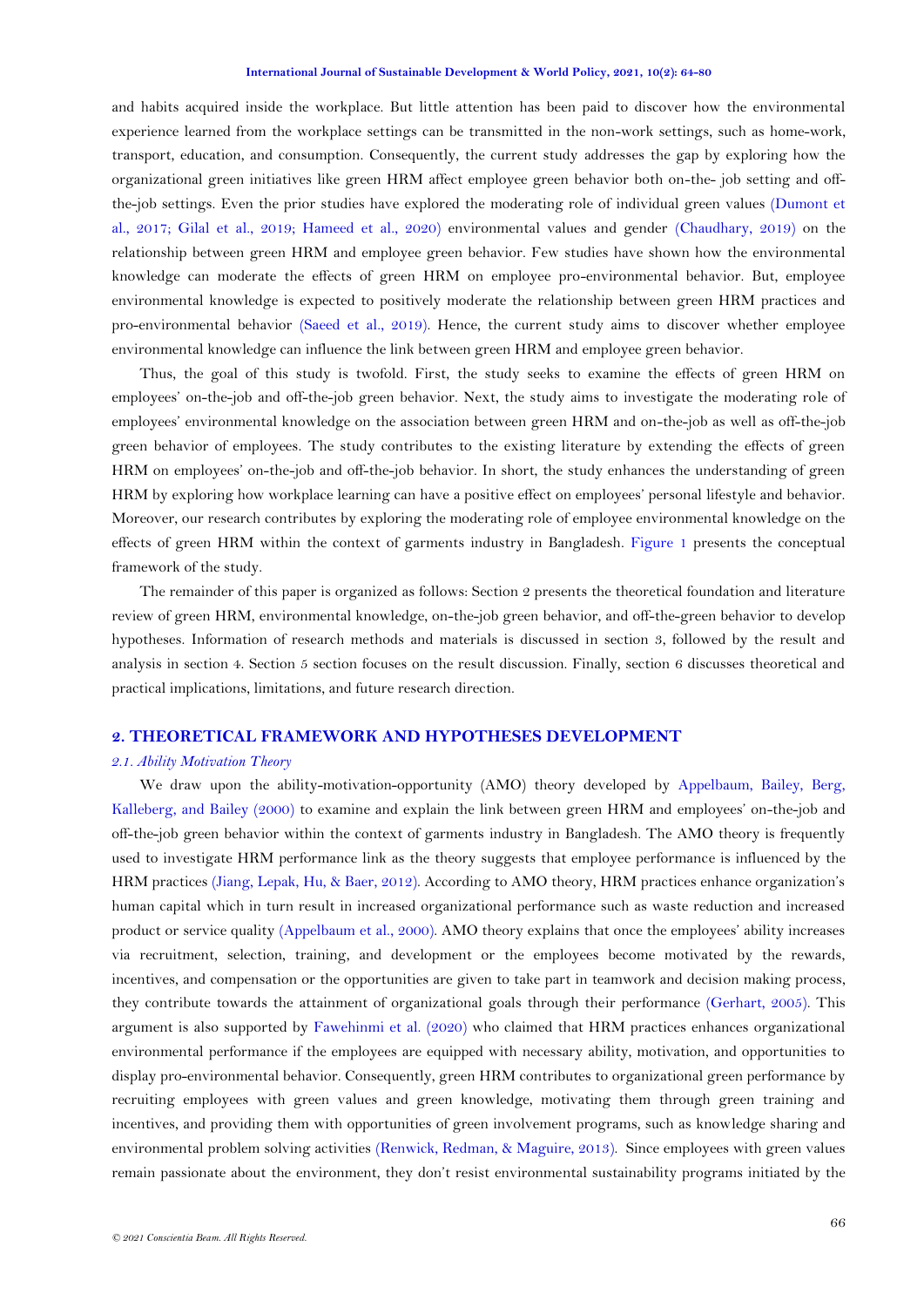organization [\(Jia et al., 2018\)](#page-13-2). And if these employees are trained with green skills and compensation is set by the environmental performance, they become motivated more to protect the environment [\(Ren et al., 2018\)](#page-14-0). Finally, if these employees are given the opportunities to take part in decision making process through knowledge sharing and problem solving activities, they become committed more to the environment [\(Saeed et al., 2019\)](#page-14-1). Henceforth, the current study adopts AMO theory to examine the effects of green HRM practices on employee on-the-job and offthe-green behavior within the context of garments industry in Bangladesh.

### *2.2. Green HRM*

Green HRM can be defined as a set of HRM activities that have positive impact on the environment [\(Kramar,](#page-14-7)  [2014\)](#page-14-7). Expanding the definition, [Anwar et al. \(2020\)](#page-12-6) stated that "Green HRM is the inclusion of environment consciousness within the whole HRM process of hiring, training, rewarding and developing a green workforce that understands and values environment-friendly values, practices, and initiatives". [Aboramadan \(2020\)](#page-11-0) clarified green HRM as the means of recruiting and selecting workforces with green knowledge and values, training and developing green human capital, establishing green standards to appraise performance and providing green rewards on the successful execution of green strategies of the organization. Green HRM practices are also referred to as "HRM practices that promote environmental awareness among staff and refine their behaviors to create environment friendly attitudes in their private and working life" [\(Saeed et al., 2019\)](#page-14-1). Henceforth, the main motive of Green HRM is to habituate employees of the organization for going green through the adoption of green initiatives, practices or policies, which in turn brings benefits for their organization as well as for the society [\(Arulrajah,](#page-12-7)  [Opatha, & Nawaratne, 2015\)](#page-12-7). [Shaban \(2019\)](#page-15-6) viewed those practices as green HRM practices that have environmental application, such as green HR planning, green staffing, and green promotion. In a broader view, green HRM consists of five practices namely green recruitment and selection, green training and development, green performance management and appraisal, green pay and rewards, and green involvement and participation [\(Tang, Chen, Jiang, Paille, & Jia, 2018\)](#page-15-7). Green recruitment and selection denotes the process of hiring those individuals who have environmental knowledge and skills and those who behave in an environment friendly way [\(Aranganathan, 2018;](#page-12-8) [Rawashdeh, 2018\)](#page-14-5). This is viewed as an important dimension of green HRM practices [\(Likhitkar & Verma, 2017\)](#page-14-8). Green training and development is a process of creating environmental concerns among the workforce and motivating them to learn environment protection skills [\(Jabbour, 2011;](#page-13-7) [Zoogah, 2011\)](#page-16-4). Green training shapes employee behavior in a way that makes them more aware about environmental issues which ultimately discourage them from doing any harmful acts for the environment [\(Norton, Zacher, Parker, &](#page-14-9)  [Ashkanasy, 2017\)](#page-14-9). Since, all the green HRM practices reciprocally reinforce each other [\(Renwick et al., 2013\)](#page-14-1) employee green training needs are assessed through green performance management and appraisal [\(Ren et al.,](#page-14-0)  [2018\)](#page-14-0). Green performance management and appraisal refers to the system of evaluating employee outcomes in the light of environmental management standards [\(Jabbour, 2011\)](#page-13-7) such as carrying on environmental responsibilities, reducing carbon emission, reducing wastage of resources, communicating environmental concerns etc. [\(Saeed et al.,](#page-14-1)  [2019\)](#page-14-1). [Hermann, Kroeze, and Jawjit \(2007\)](#page-13-8) argued that green performance management and appraisal affect the effectiveness of subsequent green rewards and compensation which is defined as the process of using financial and nonfinancial rewards to attract, motivate and retain employees so that they can contribute towards the achievement of environmental goals [\(Jabbour et al., 2013\)](#page-13-0). Furthermore, [Tang et al. \(2018\)](#page-15-7) argued that in addition to green pay and rewards, employee green involvement or participation in environmental management programs is another element of green HRM to enhance organization's environmental performance.

## *2.3. Employee Green Behavior*

Employee green behavior is found as a fundamental tool of enhancing environmental performance and organizational sustainability [\(Chaudhary, 2019;](#page-12-1) [Gilal et al., 2019\)](#page-13-4). It is a source of competitive advantage because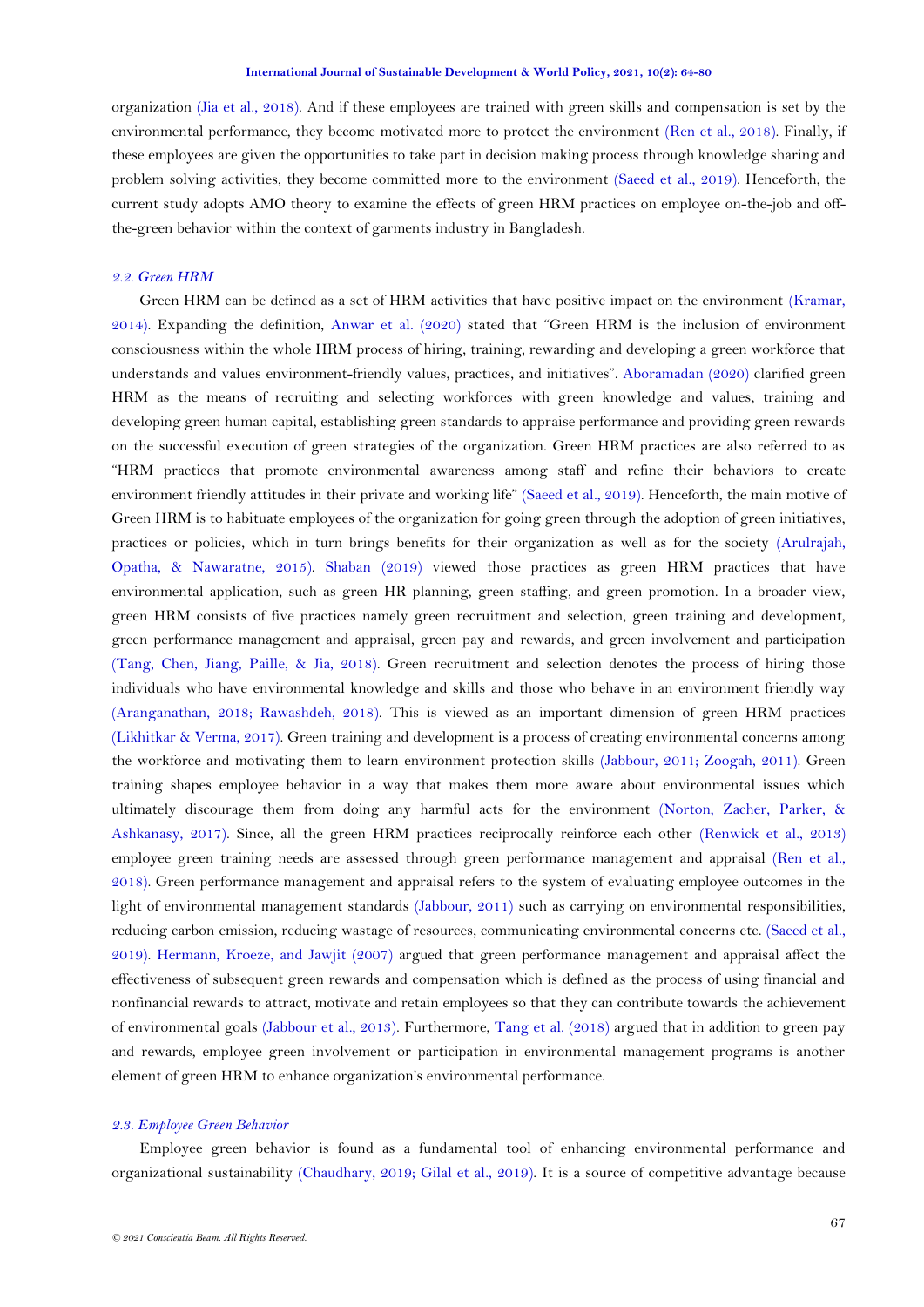employees are the agents to successfully implement the green initiatives and policies taken by the organization [\(Fawehinmi et al., 2020\)](#page-13-3). [Ones and Dilchert \(2012\)](#page-14-10) defined employee green behavior as those friendly behavior that contributes to the achievement of environmental sustainability targets in the workplace. Furthermore, [Unsworth,](#page-15-4)  [Dmitrieva, and Adriasola \(2013\)](#page-15-4) depicted employee green behavior as those behaviors that have positive effects on the environment. Alternatively, it can be described as those course of actions of employee that help minimize negative impacts on the environment, such as conserving water, saving energy, turning off light while out of office, printing double side, using bicycles to commute, avoiding wastage of resources, recycling materials, and supporting organizations to implement green strategies [\(Blok, Wesselink, Studynka, & Kemp, 2015;](#page-12-9) [Norton, Parker, Zacher, &](#page-14-11)  [Ashkanasy, 2015\)](#page-14-11).

So far, employee green behavior has been segregated into different dimensions, such as voluntary green behavior and task green behavior [\(Norton et al., 2015\)](#page-14-11) in-role and extra-role green behavior [\(Dumont et al., 2017\)](#page-12-1). In-role or task green behavior is the behavior that is essential for performing the formal job duties and that is considered as a part of the job description, such as minimizing paper wastage and recycling [\(Dumont et al., 2017;](#page-12-1) [Norton et al., 2015\)](#page-14-11). Extra-role or voluntary green behavior is the behavior that is not expected by the organization and that is not formally recognized in performance appraisal [\(Norton et al., 2015;](#page-14-11) [Paillé & Boiral, 2013\)](#page-14-12). This behavior is beyond the required duties of employees and this is triggered by the personal initiatives of employee, such as turning of computer or light after work [\(Fawehinmi et al., 2020\)](#page-13-3).

The current study divides employee green behavior into on-the-job and off-the-job green behavior. This segregation is supported by [Paillé et al.](#page-14-6) (2017) who partitioned employee green behavior as private green behavior (PGB) and organizational citizenship behavior for the environment (OCBE). For clarity, on-the- job green behavior refers to the behavior that happens inside the organization, such as switching off computer and other office equipment after office hour, encouraging colleagues to conserve water or electricity, using electronic media to reduce the use of paper in office, bringing new ideas to address the environmental issues in the organization, supporting organization to implement green initiatives, and sharing environmental knowledge with co-workers [\(Chaudhary, 2019; Dumont et al., 2017;](#page-12-1) [Saeed et al., 2019; Safari et al., 2018\)](#page-14-1). On the other hand, off-the-job green behavior denotes the environmental friendly behavior displayed outside the organization, such as buying organic fruits and vegetables for consumption, avoiding products with plastic packaging, buying the products that can be reused or recycled, avoiding unnecessary consumption of electricity, gas or water at home, keeping oneself aloof from throwing waste here and there, leaving the car at home for short distances, and encouraging others to adopt environment friendly behavior [\(Paillé et al., 2017\)](#page-14-6).

## *2.4. Green HRM and Employee Green Behavior*

Green HRM literature suggests that green HRM practices stimulate employee green attitudes and behavior to protect the environment [\(Chaudhary, 2019;](#page-12-1) [Gilal et al., 2019\)](#page-13-4). Green HRM promotes employee pro-environmental behavior in their personal and work lives by engaging themselves in greener activities [\(Cincera & Krajhanzl, 2013\)](#page-12-1). Green HRM practices normally includes five dimensions namely recruitment and selection, training and development, performance management, remuneration and incentive systems, and participation [\(Shah, 2019;](#page-15-8) [Tang](#page-15-7)  [et al., 2018\)](#page-15-7). According to AMO theory, considering environmental knowledge, concern, and green values in the employee recruitment and selection process, making new employees familiar with the organizational green efforts, providing employees with green training, setting environmental goals and targets, providing regular feedback to the employees, and introducing financial and nonfinancial rewards for green practices are most likely to increase employee responsible behavior towards the environment [\(Renwick et al., 2013\)](#page-14-1). This is because green recruitment and selection, green training and development, green performance appraisal, green rewards and compensation, and green empowerment provide employees with a signal of what is expected from them and what are the benefits of those practices, which in turn increase employee environmental commitment and motivation to display green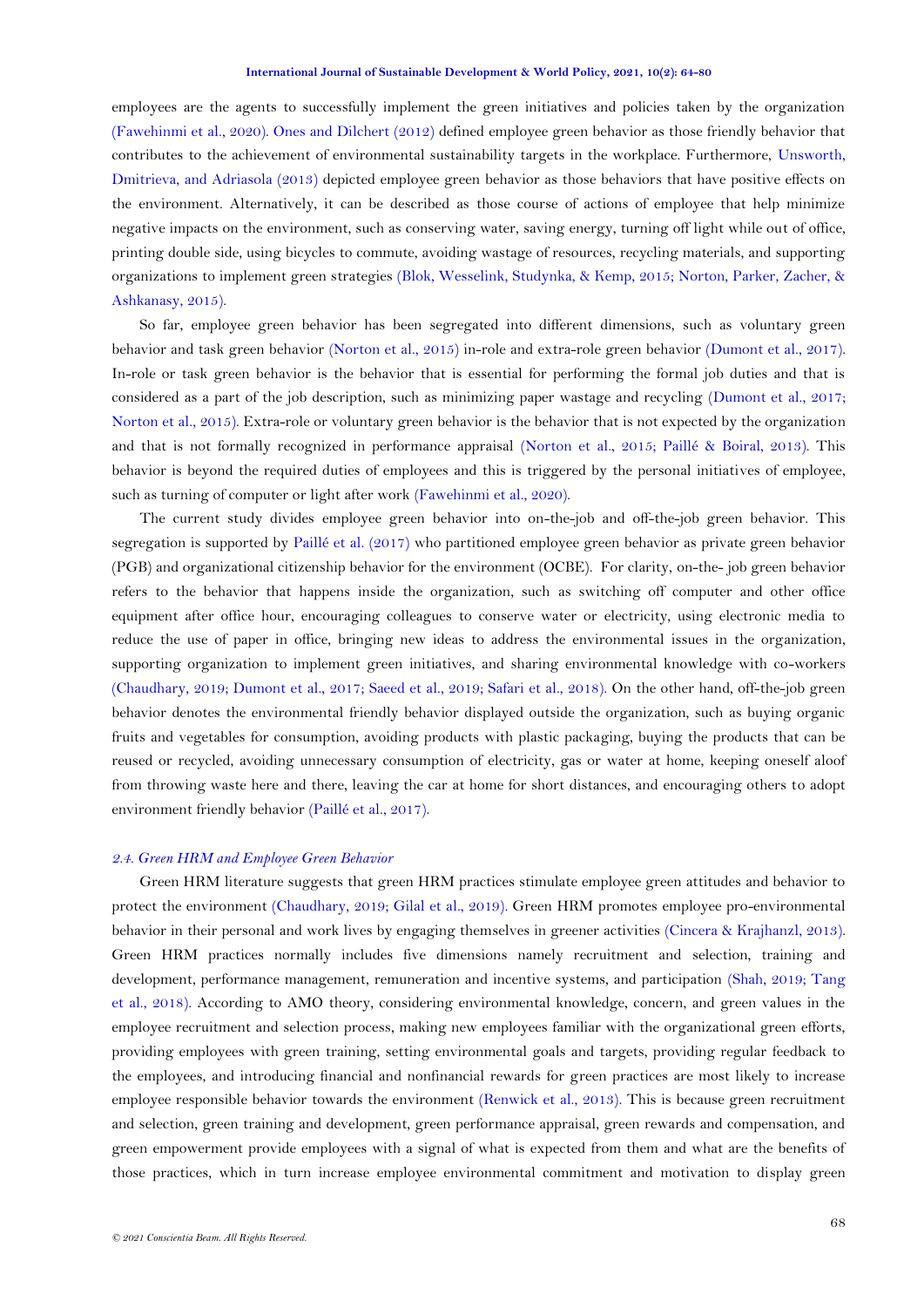behavior in the workplace [\(Mishra, 2017\)](#page-14-13). This argument is supported by [Tseng, Tan, and Siriban-Manalang](#page-15-9)  [\(2013\)](#page-15-9) who suggested that designing green work environment, providing green training and regular feedback can encourage employees in pro-environmental behavior in the workplace settings. Even if the employees are given opportunities to participate in green initiatives, they are more likely to contribute towards the achievement of green goals through their creativity and innovative solutions to the environmental problems [\(Chaudhary, 2019\)](#page-12-1). Based on the findings, [Chaudhary \(2019\)](#page-12-1)[; Zhou and Zhang \(2018\)](#page-16-5) concluded that green HRM practices can predict both taskrelated and voluntary employee green behavior. Furthermore, in the very recent attempts, [Aboramadan \(2020\)](#page-11-0); [Kim](#page-14-2)  [et al. \(2019\)](#page-14-2); [Zhang et al. \(2019\)](#page-16-3); [Dumont et al. \(2017\)](#page-12-1) claimed that green HRM practices directly or indirectly affect employee in-role and extra-role green behavior in the workplace. But employee engagement in greener activities may affect both workplace green behavior and personal lives green behavior [\(Cincera & Krajhanzl, 2013\)](#page-12-1) since it has been found that many pro-environmental behavior displayed in the work settings or inside the organization are analogous to green behavior demonstrated in the non-work settings, such as personal lives [\(Paillé](#page-14-6)  [et al., 2017\)](#page-14-6). Employee pro-environmental behavior exhibited in their daily lives, such as purchasing organic foods, avoiding plastic packaged products, recycling materials, and saving water and energy may stem from the workplace learning, experiences, routines, and habits. As a result, green HRM practices may be expected to affect both on-thejob and off-the-job green behavior. Thus the authors propose the following:

*H1: Green HRM relates positively to employee on-the-job green behavior.*

*H2: Green HRM relates positively to employee off-the-job green behavior.*

## *2.5. Environmental Knowledge as a Moderator*

Environmental knowledge is referred to as the degree of concerns regarding environmental problems and solutions [\(Zsóka, Szerényi, Széchy, & Kocsis, 2013\)](#page-16-6)[. Cheng and Wu \(2015\)](#page-12-1) also described environmental knowledge as the knowledge over environmental challenges and possible solutions of those challenges whereas [Fryxell and Lo](#page-13-9)  [\(2003\)](#page-13-9) stated environmental knowledge as a kind of common knowledge, such as environmental protection, natural environments, ecosystems, etc. People who are environmentally knowledgeable can use their knowledge to filter the environmental facts, solve the environmental problems, and appreciate the effectiveness of environmentally friendly activities [\(Frick, Kaiser, & Wilson, 2004\)](#page-13-10). Several studies suggest that environmental knowledge affect the employees' intention to be engaged in pro-environmental behavior [\(Afsar, Badir, & Kiani,](#page-12-10) 2016; [Saeed et al., 2019;](#page-14-1) [Zsóka et al., 2013\)](#page-16-6). Employees who have knowledge regarding environmental management, waste management, and efficient use of resources show the highest propensity to display pro-environmental behavior at workplace, such as turning of computer, light, fan after office hour, conserving water and electricity, printing double sided paper, using electronic media to reduce the use of paper, avoiding usage of disposable cups for tea, and using stairs instead of elevators [\(Barr, 2007\)](#page-12-11). [Tudor, Barr, and Gilg \(2008\)](#page-15-10) agreed that a personnel with knowledge regarding the waste management is more likely to display sustainable behavior. So, environmental knowledge and awareness has a direct effect on managers' green behavior at the workplace [\(Safari et al., 2018\)](#page-14-1).

Environmental knowledge is also expected to affect the green behavior in the non-work settings, such as green consumption in the private life. This argument is supported when [\(Chan, Hon, Chan, & Okumus, 2014\)](#page-12-1) proved that consumers concerned with the environmental issues are most likely to purchase organic foods, products with ecofriendly labels and recycle waste. Sometimes, consumers exhibiting higher degree of environmental knowledge intend to pay more for green products [\(Bang, Ellinger, Hadjimarcou, & Traichal, 2000\)](#page-12-12). Environmental knowledge can refrain the individuals from behaving in a particular way [\(Saeed et al., 2019\)](#page-14-1). For example, people do not use hair sprays anymore after knowing the environmental impacts of chlorine fluoride [\(Chan et al., 2014\)](#page-12-1). So, the more environmental knowledge an individual has, the greater the possibility that the individual would behave in an environment friendly manner [\(Cheng & Wu, 2015;](#page-12-1) [Frick et al., 2004\)](#page-13-10).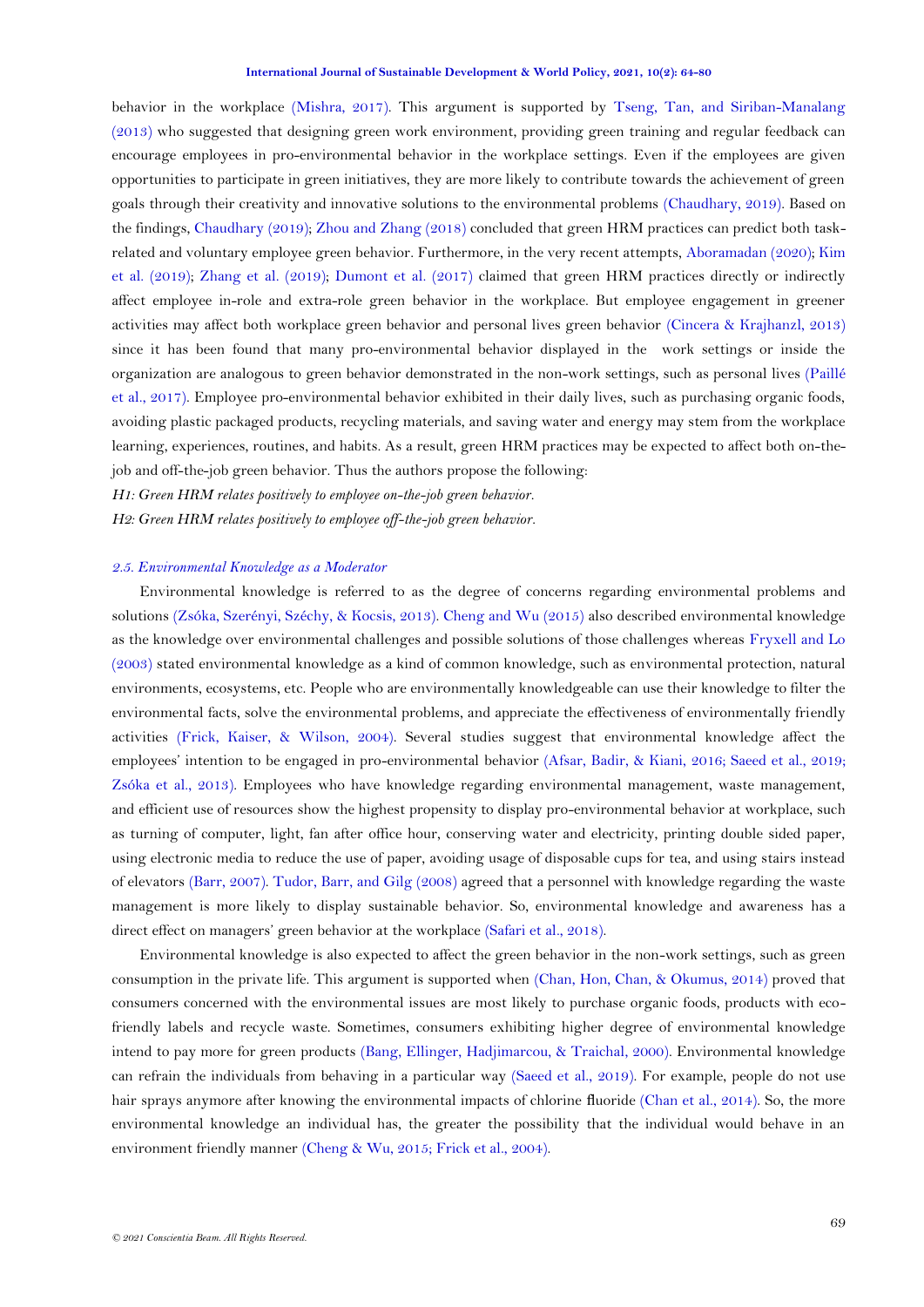Though it is well established that green HRM practices affect employee green behavior, the relationship is likely to be moderated by the employee environmental knowledge [\(Saeed et al., 2019\)](#page-14-1). This argument is reinforced by [Afsar et al. \(2016\)](#page-12-10) who proved that interaction between environmental knowledge and green HRM strengthens the aforementioned relationship and increases employees' participation in green behavior. Referring to [Schwartz](#page-15-11)  [\(1977\)](#page-15-11) norm activation model (NAM), [Han, Hwang, Kim, and Jung \(2015\)](#page-13-11) also agreed that environmental knowledge used as a moderator rather that direct effect helps the activation process of environment friendly behavior. Henceforth, the study proposes that employee environmental knowledge will moderate the effects of green HRM on employee on-the-job and off-the-job green behavior. As such, we develop the following hypotheses: *H3: Employee environmental knowledge moderates the effect of green HRM on employee on-the-job green behavior such that* 

*H4: Employee environmental knowledge moderates the effect of green HRM on employee off-the-job green behavior such that the effect is stronger when the employees have more environmental knowledge and weaker when less.*

*the effect is stronger when the employees have more environmental knowledge and weaker when less.*



**Figure-1.** Conceptual framework.

### <span id="page-6-0"></span>**3. METHODOLOGY**

### *3.1. Participants and Procedure*

This study employed a quantitative research approach to examine the impact of green HRM on employees' onthe-job and off-the-job green behavior along with the moderation effects of employee environmental knowledge. To test the conceptual model and hypothesized relationship, a survey instrument and measurement scales were developed. At first, a draft questionnaire was constructed and a pretest was performed to check the content validity of the questionnaire. According to the feedback of pretest, the content of the questionnaire was improved with the help of industry experts and academics of Human Resource Management Discipline, Khulna University, Bangladesh. The questionnaire was then finalized and used to collect data for testing the proposed hypotheses. The developed questionnaire had two sections. First section was designed with a total of 27 close ended items measuring green HRM, employee on-the-job green behavior, employee off-the-job behavior, and employee environmental knowledge. Second section of the questionnaire was designed with 6 questions regarding respondents' demographic information, such as name, age, gender, income, working experience, and designation.

Data were collected from the readymade garments (RMG) employees at the managerial level through the selfadministered questionnaire survey. The survey took place between October 2020 and December 2020. The garments employees were selected from the large sized garments factories situated in Dhaka, Gazipur, and Savar city which are considered as the main hub of garments industry in Bangladesh. Large sized garments factories were chosen because they have formalized the human resource management systems, they are sensitive to the environmental issues, and they are bound to maintain internationally set environmental standards because of the global growing concerns for eco-friendly practices and products. Initially, the HR department of those factories were contacted for selecting the sample employees. HR mangers provided us with employee directory from where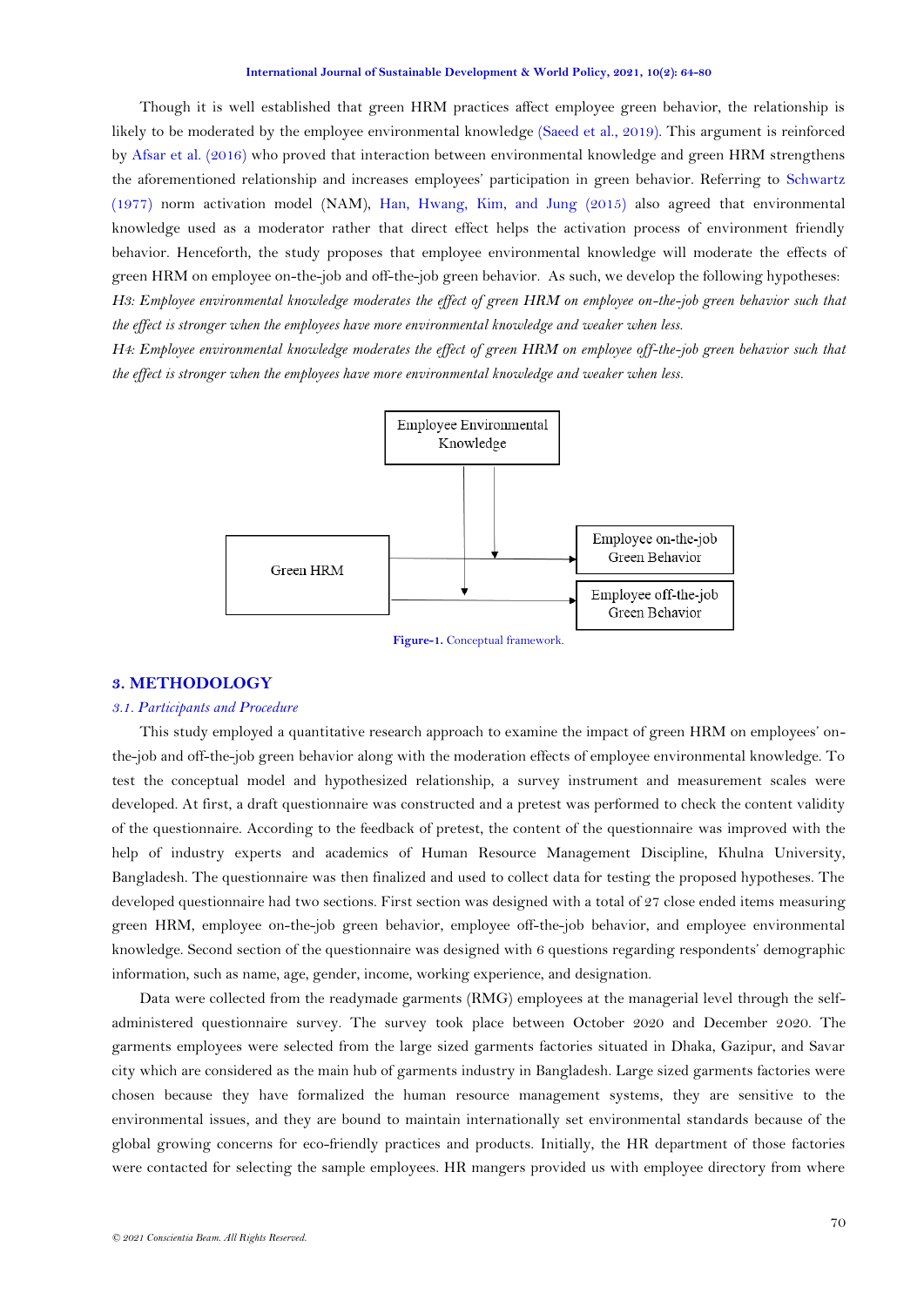#### **International Journal of Sustainable Development & World Policy, 2021, 10(2): 64-80**

the employees were selected. A total of 400 questionnaires were distributed either face to face or through email. In total, 313 questionnaires were returned, of which 270 questionnaires were found valid representing a response rate of 67.50 per cent. The response rate was acceptable since the minimum sample size was determined 266 according to the formula:  $N > 50 + 8m$  (where  $m =$  number of questions of independent variables) developed by Tabachnick [and Fidell \(2001\)](#page-15-12). Therefore, the 270 respondents in this study can be considered adequate for testing the hypotheses. The demographic features of the respondents are shown in [Table 1.](#page-8-0) 

### *3.2. Measurements*

Green HRM was measured using a 6 item scale adapted from [Dumont et al. \(2017\)](#page-12-1) with slight modification as per the research context. The items are "assessing green knowledge, attitudes, and skills while selecting any employee," "providing employees with green training to develop green knowledge, attitudes and skills," "considering employees' workplace green behavior in performance appraisals," "setting green goals for its employees in order to achieve the organizations' environmental goals," "relating employees' workplace green behaviors to rewards and compensation" and "considering employees' workplace green behavior in promotion". Responses over all the items were asked on a 5 point Likert scale ranging from 1 "strongly disagree" to 5 "strongly agree".

We measured employees' on-the-job green behavior by a 7 item scale developed by [Safari et al. \(2018\)](#page-14-1). The items are "bringing new ideas to address the environmental issues in the organization," "taking part in the environment friendly programs of the organization," "sharing knowledge about the environment protection issues with co-workers," "turning off fan, light, AC or other office equipment after office hour," "encouraging colleagues to conserve water or electricity," "using electronic media to reduce the use of paper in office" and "encouraging others to keep the office environment neat and clean". The measurement was rated on a 5 point Likert scale ranging from 1 "strongly disagree" to 5 "strongly agree".

Employees' off-the-job green behavior was evaluated using a 7 item scale adapted from [Paillé et al. \(2017\)](#page-14-6). The items were slightly modified according to the research context. The items were "buying organic fruits and vegetables," "avoiding products with plastic packaging," "buying the products that can be reused or recycled," "avoiding unnecessary consumption of energy like electricity, gas or water," "keeping oneself aloof from throwing waste here and there," "leaving the car at home for short distances" and "encouraging others to adopt environment friendly behavior". Answers on each item were asked on a 5 point Likert scale ranging from 1 "strongly disagree" to 5 "strongly agree".

We assessed employees' environmental knowledge using a 7 item scale developed by [Saeed et al. \(2019\)](#page-14-1). The items are "being concerned with the environment pollution," "knowing how to protect the environment from pollution," "being aware of climate change due to environment pollution," "knowing what clean energy is and how to promote it," "knowing how the individual's behaviors can pollute the environment," "knowing how to select and consume environment friendly products" and "knowing how to save water, gas or electricity". The answers were captured on a 5 point Likert scale ranging from 1 "strongly disagree" to 5 "strongly agree".

We used nominal and ordinal scale to assess respondents' age, gender, income, and experience. The study indicated that the respondents' age, gender, income, and experience could influence the effects on employee on-thejob and off-the-job green behavior. As a result, the study controlled for the variables.

## **4. DATA ANALYSIS AND RESULTS**

The survey data were analyzed using SPSS 23.0. Application of green HRM practices in the garments industry of Bangladesh were analyzed by the descriptive statistics, such as mean and standard deviation. Degree of association between the study variables was measured using correlation analysis. And the study hypotheses were tested by the moderated regression analysis.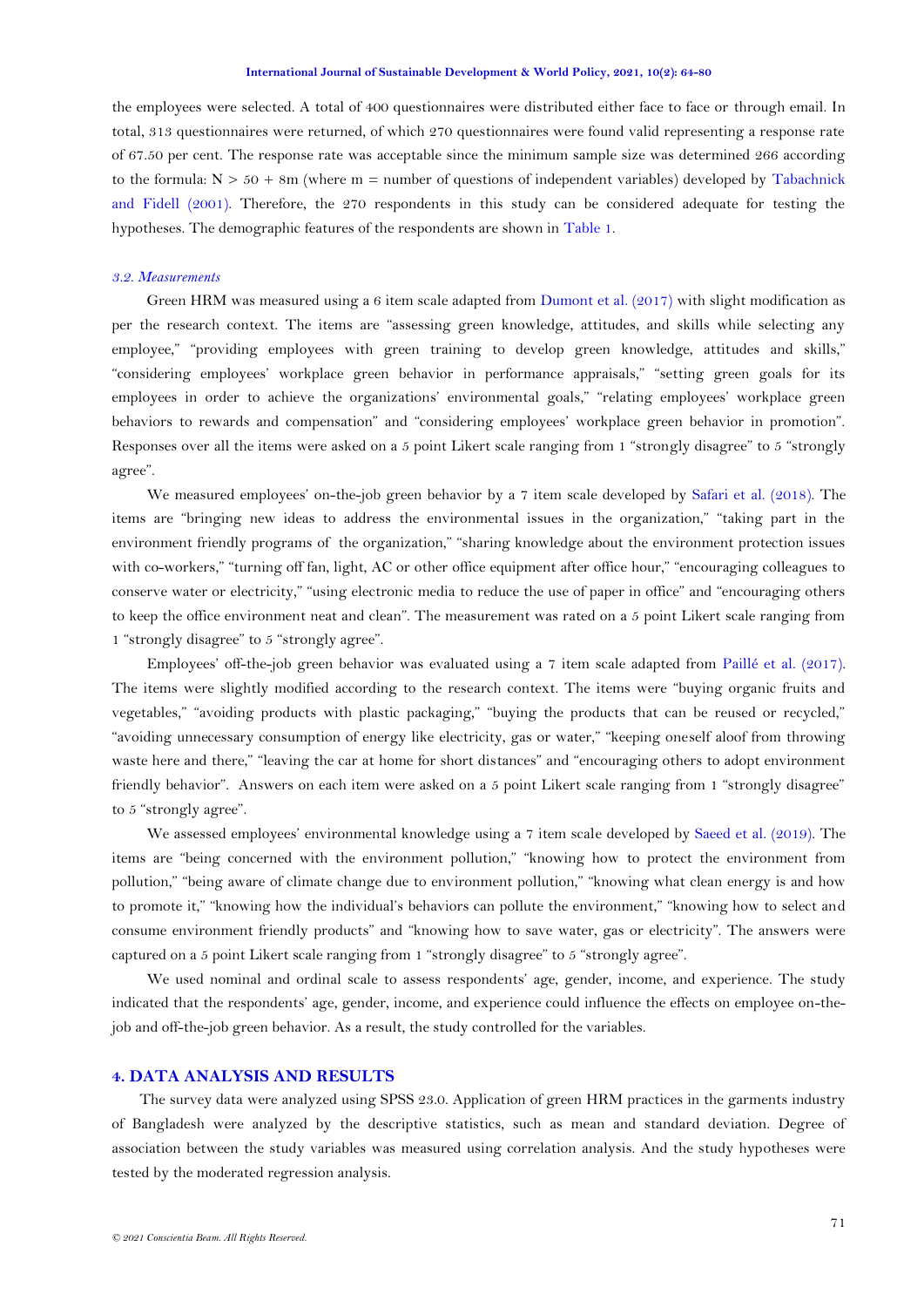## *4.1. Demographic Profile of the Respondents*

[Table 1](#page-8-0) presents the demographic characteristics of the respondents. Out of 270 respondents, approximately 58.1% were male and 41.9% were female. In terms of age, around 19.3% of the respondents were aged from 21 to 30, 32.6% were aged from 31 to 40, 37.8% were aged from 41 to 50 years and only 10.4% were aged above 50. About 6.7% of the respondents had monthly income of 21,000 to 30,000 TK, 35.6% had income between 31,000-40,000 TK, 42.6% had income between 41,000-50,000 TK, and the remaining 15.2% had income above 50,000 TK. In terms of length of service, 27% respondents had working experience of less than 2 years, 28.5% had served for 2 to 4 years, 23% had served for 5 to 7 years, 18.1% had working experience of 8 to 10 years and the rest had working experience of more than 10 years. All the respondents were the full time employees of the garments industry in Bangladesh.

<span id="page-8-0"></span>

| Characteristics    | Category           | Frequency | Percentage (%) |
|--------------------|--------------------|-----------|----------------|
| Gender             | Male               | 157       | 58.1           |
|                    | Female             | 113       | 41.9           |
|                    | $21-30$ years      | 52        | 19.3           |
|                    | 31-40 years        | 88        | 32.6           |
| Age                | $41-50$ years      | 102       | 37.8           |
|                    | Above 50 years     | 28        | 10.4           |
| Income $(Tk)$      | $21,000 - 30,000$  | 18        | 6.7            |
|                    | $31,000 - 40,000$  | 96        | 35.6           |
|                    | $41,000 - 50,000$  | 115       | 42.6           |
|                    | Above 50,000       | 41        | 15.2           |
| Working Experience | Less than 2 years  | 73        | 27.0           |
|                    | 2-4 years          | 77        | 28.5           |
|                    | $5-7$ years        | 62        | 23.0           |
|                    | 8-10 years         | 49        | 18.1           |
|                    | More than 10 years | 9         | 3.3            |

#### **Table-1.** Demographic Characteristics of the Respondents (n=270).

## *4.2. Descriptive Analysis*

[Table 2](#page-8-1) shows the descriptive statistics and inter-correlations of all the constructs of this study. Green HRM was found to be positively correlated with employees' on-the-job green behavior  $(r = 0.407, p < 0.01)$  and off-the-job green behavior ( $r = 0.468$ ,  $p < 0.01$ ). This findings partially support our hypotheses that green HRM practices positively correlates with the employees' on-the-job green behavior and off-the-the-job green behavior.

<span id="page-8-1"></span>

| Table-2. Means, SD, and Inter-correlations. |                                       |      |           |            |            |           |                |
|---------------------------------------------|---------------------------------------|------|-----------|------------|------------|-----------|----------------|
| <b>Variables</b>                            |                                       | Mean | <b>SD</b> |            |            | 3         | $\overline{4}$ |
| $\mathbf{1}$ .                              | Green HRM                             | 4.33 | 0.39      | (0.794)    |            |           |                |
| 2.                                          | Employees' on-the-job Green Behavior  | 4.20 | 0.40      | $0.407***$ | (0.730)    |           |                |
| 3.                                          | Employees' off-the-job Green Behavior | 4.15 | 0.46      | $0.468***$ | $0.601***$ | (0.705)   |                |
| 4.                                          | Employees' Environmental Knowledge    | 4.15 | 0.44      | $0.387***$ | $0.534***$ | $0.562**$ | (0.744)        |

**Notes:**  $*P < 0.05$ ,  $*P < 0.01$ .

Figures in the parentheses presents Cronbach alpha scores.

### *4.3. Hypothesis Testing*

The study hypotheses were tested using moderated regression analysis. Moderation occurs when the strength of a relationship between independent variable and dependent variable varies due to moderating variable. As a result, we used a three stage regression analysis: (1) control variables, (2) main effects variables, and (3) interaction effect to predict the moderation effect of employee environmental knowledge on employee on-the-job and off-thejob green behavior. Firstly, the study proposed that green HRM positively correlates with employee on-the-job green behavior (H1) and the relationship is positively moderated by the employee environmental knowledge, such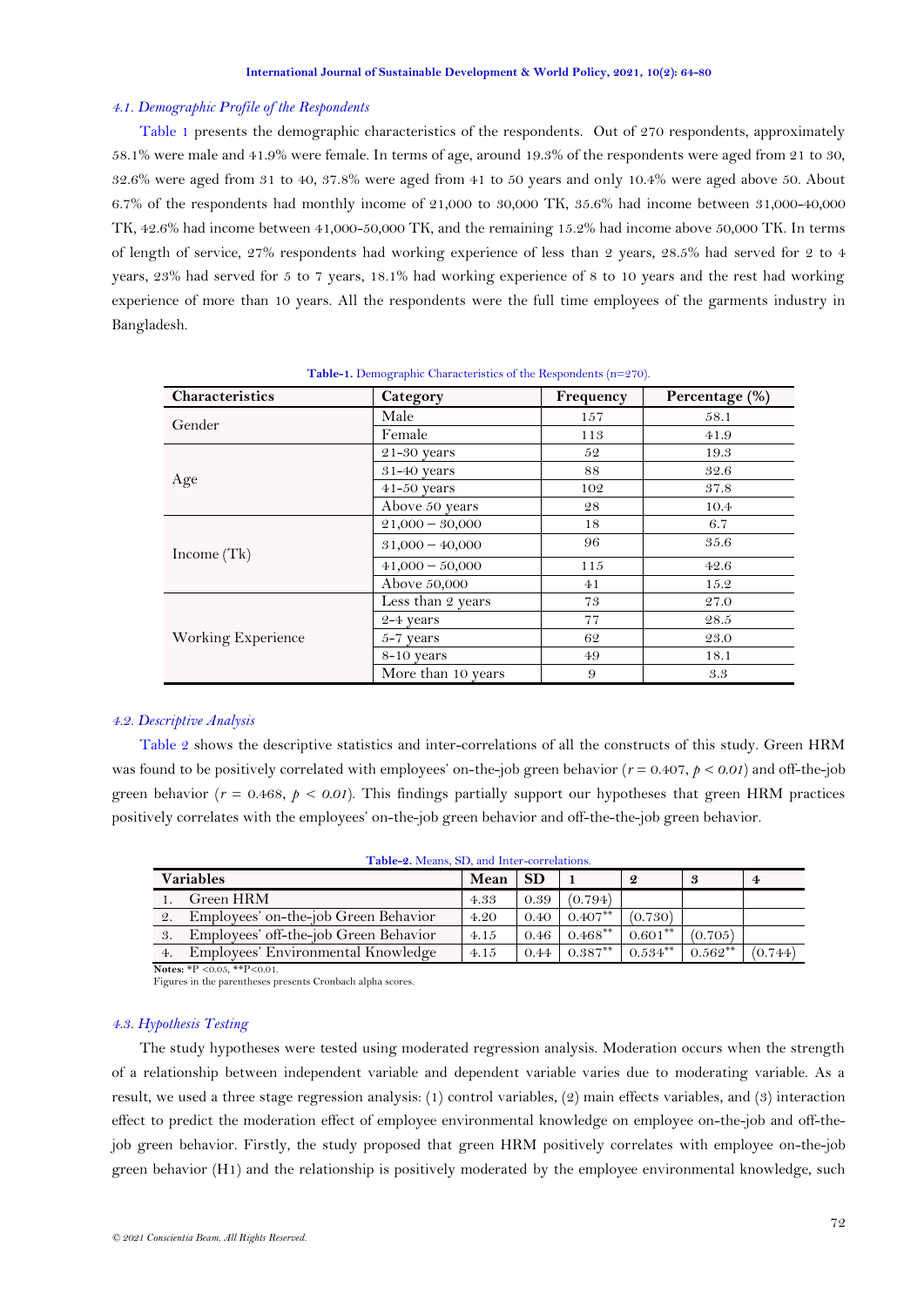that the effect will be stronger when the employees have more environmental knowledge and weaker when less (H3). As shown in [Table 3,](#page-9-0) the result revealed that green HRM was positively and significantly related to employee on-the-job green behavior  $(\beta = 0.228, P < 0.001)$  after respondent age, gender, income, and experience were controlled for. So the hypothesis 1 was supported. [Table 3](#page-9-0) also revealed that interaction term (Green HRM x Environmental Knowledge) had positive and significant effect on employee on-the-job green behavior (*β* = 2.924, *P <*0.001) which indicates that employee environmental knowledge significantly moderates the relationship between green HRM and employee on-the-job green behavior. In addition, the *R 2* change (0.031) with F change (13.037) associated with the interaction term added 3.1% explanatory power of the independent variable. Thus hypothesis 3 was well supported.

<span id="page-9-0"></span>

| Dependent Variable: Employee On-the-Job Green Behavior |             |          |          |         |                |                          |  |
|--------------------------------------------------------|-------------|----------|----------|---------|----------------|--------------------------|--|
| <b>Predictors</b>                                      | <b>Beta</b> | t-value  | p-value  | F-value | $\mathbf{R}^2$ | Change in $\mathbb{R}^2$ |  |
| Control variables                                      |             |          |          |         |                |                          |  |
| Gender                                                 | $-0.042$    | $-0.691$ | 0.490    |         |                |                          |  |
| Age                                                    | $-0.153$    | $-2.405$ | 0.017    | 1.948   | 0.029          | 0.029                    |  |
| Income                                                 | 0.119       | 1.858    | 0.064    |         |                |                          |  |
| Experience                                             | $-0.100$    | $-0.157$ | $-0.876$ |         |                |                          |  |
| Main effects                                           |             |          |          |         |                |                          |  |
| Green HRM                                              | 0.228       | 4.174    | 0.000    | 22.510  | 0.339          | 0.311                    |  |
| Environmental Knowledge                                | 0.438       | 7.978    | 0.000    |         |                |                          |  |
| Interaction effect                                     |             |          |          |         |                |                          |  |
| Green HRM x Environmental knowledge                    | 2.924       | 3.611    | 0.000    | 22.040  | 0.371          | 0.031                    |  |

# **Table-3.** Results of moderated regression analysis.

Secondly, the study hypothesized that green HRM positively correlates with employee off-the-job green behavior (H2) and the relationship is positively moderated by the employee environmental knowledge, such that the effect will be stronger when the employees have more environmental knowledge and weaker when less (H4). As illustrated in [Table 4,](#page-9-1) green HRM was found to be positively and significantly related to employee off-the-job green behavior ( $\beta = 0.292$ ,  $P < 0.001$ ) after controlling the influence of respondent age, gender, income, and experience. Thus hypothesis 2 was supported. [Table 4](#page-9-1) also indicated that interaction term (Green HRM x Environmental Knowledge) was significant (*β* = 1.847, *P <* 0.001) to moderate the relationship between green HRM and employee off-the-job green behavior.  $\mathbb{R}^2$  change (.012) with F change (5.663) of the interaction term improves the prediction power of the independent variable by 1.2%. Thus the result supported the hypothesized moderation relationship (H4).

| Table-4. Results of moderated regression analysis. |  |  |  |
|----------------------------------------------------|--|--|--|
|----------------------------------------------------|--|--|--|

<span id="page-9-1"></span>

| Dependent Variable: Employee Off-the-Job Green Behavior |             |          |            |                |                            |                 |  |
|---------------------------------------------------------|-------------|----------|------------|----------------|----------------------------|-----------------|--|
| Predictors                                              | <b>Beta</b> | t-value  | $p$ -value | <b>F-value</b> | $R^{\scriptscriptstyle g}$ | Change in $R^2$ |  |
| Control variables                                       |             |          |            |                |                            |                 |  |
| Gender                                                  | $-0.075$    | $-1.247$ | 0.213      |                |                            |                 |  |
| Age                                                     | $-0.212$    | $-3.382$ | 0.001      | 3.720          | 0.053                      | 0.053           |  |
| Income                                                  | 0.109       | 1.720    | 0.037      |                |                            |                 |  |
| Experience                                              | $-0.079$    | $-1.275$ | 0.204      |                |                            |                 |  |
| Main Effects                                            |             |          |            |                |                            |                 |  |
| Green HRM                                               | 0.292       | 5.641    | 0.000      | 30.401         | 0.410                      | 0.356           |  |
| Environmental Knowledge                                 | 0.431       | 8.311    | 0.000      |                |                            |                 |  |
| Interaction effect                                      |             |          |            |                |                            |                 |  |
| Green HRM x Environmental knowledge                     | 1.847       | 2.380    | 0.018      | 27.329         | 0.422                      | 0.012           |  |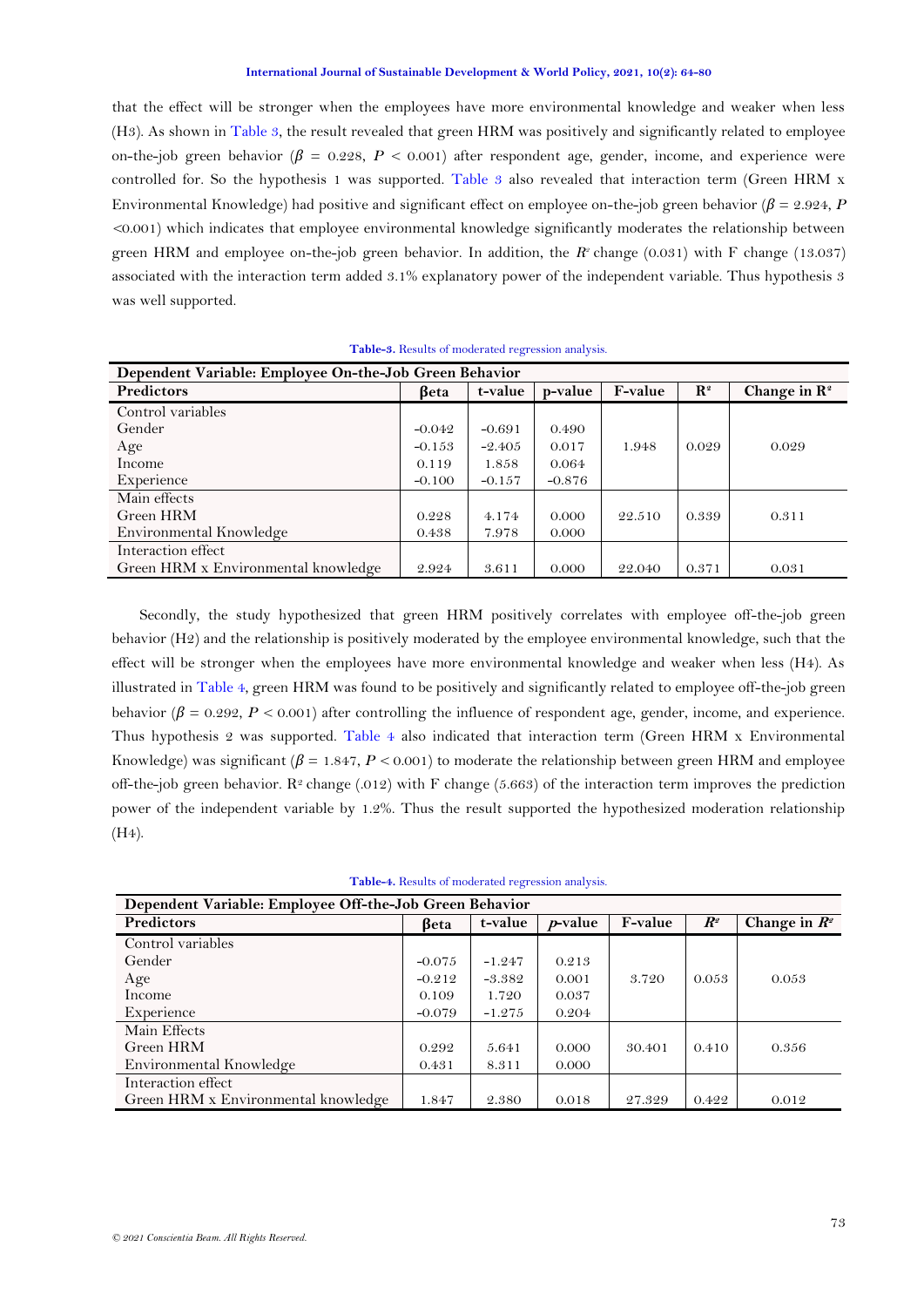### **5. RESULT DISCUSSION**

Based on the AMO theory, the current study developed and tested a model in which green HRM was hypothesized to be positively related to employee on-the-job and off-the-job green behavior and employee environmental knowledge was proposed to moderate the hypothesized relationship. The findings of the study supported the hypothesized relationship. Green HRM practices positively affected employee on-the-job green behavior. This findings suggest that green HRM practices in the garments industry, such as assessing green skills and attitudes while selecting employees, providing training for efficient use of water, electricity and other resources, assessing employee performance on the green parameter, and rewarding employees for green performance encourage them more to demonstrate pro-environmental behavior on-the-job settings. This findings was in line with the findings of [Saeed et al. \(2019\)](#page-14-1); [Chaudhary \(2019\)](#page-12-1); [Dumont et al. \(2017\)](#page-12-1) in which they found that green HRM practices positively affect employee workplace pro-environmental behavior classified as in-role and extra-role green behavior or task related and voluntary green behavior.

In terms of the relationship between green HRM and employee off-the-job green behavior, the study results indicated that a positive relationship exists between these two variables. This findings reveals that green HRM practices affect employee green behavior beyond the workplace settings indicating that employee green behavior demonstrated outside the workplace may stem from the on-the-job learnings and experiences. This findings does not contradict, but explain a reverse situation of the findings of [Paillé et al. \(2017\)](#page-14-6) in which they proved how private green behavior of the employees can affect organizational citizenship behavior at the workplace whereas we investigated how organizational green initiatives can affect green behavior outside the workplace since many offthe-job green behaviors are found analogous to employee on-the-job green behaviors.

In examining the moderating effects of employee environmental knowledge on the relationship between green HRM and employee on-the-job green behavior, the study found positive and significant effects of environmental knowledge on the hypothesized relationship. This result indicates that garments employees' environmental knowledge strengthens the effects of green HRM on employee on-the-job green behavior. Thus, green HRM effects on green behavior are contingent upon employee environmental knowledge and awareness. This result reflects the findings of [Saeed et al. \(2019\)](#page-14-1) in which they found that employee's environmental knowledge moderated the effects of green HRM practices on employee pro-environmental behavior at the workplace. Consequently, the effectiveness of green HRM practices in promoting employee on-the-job green behavior can be expected to differ according to the level of employee environmental knowledge since environmental knowledge increases the willingness of employees to participate in the pro-environmental activities at the workplace settings [\(Safari et al., 2018\)](#page-14-1). Moderating effects of employee environmental knowledge was also found positive on the hypothesized relationship between green HRM and employee off-the-job green behavior. This result suggests that green HRM practices can predict employee off-the-job green behavior more significantly in case of the employees who are aware of the environmental problems and solutions since the environmentally knowledgeable employees are more likely to be engaged in green behavioral practices in their personal lives.

This study makes several contribution to the literature. First, by investigating the effects of green HRM on employee on-the-job and off-the-job green behavior, the study contributes to the AMO theory. Based on the AMO theory, the study findings proved that when the garments employees are hired on the basis of green job description, provided with green training for developing green skills, appraised with green performance indicators and rewarded with financial incentives for green performance, they are most likely contribute to the reduction of water pollution, dyes mixture emissions and contamination along with the efficient use of other resources in the garments factory. The study has evidenced that the positive effects of organizational green initiatives are also found in the personal lives of the employees. Employees of the garments factories where green HRM practices are present demonstrate environment friendly behavior beyond their workplace by purchasing organic foods, avoiding plastic packaged products, and encouraging others not to through waste here and there. Previously, no study has been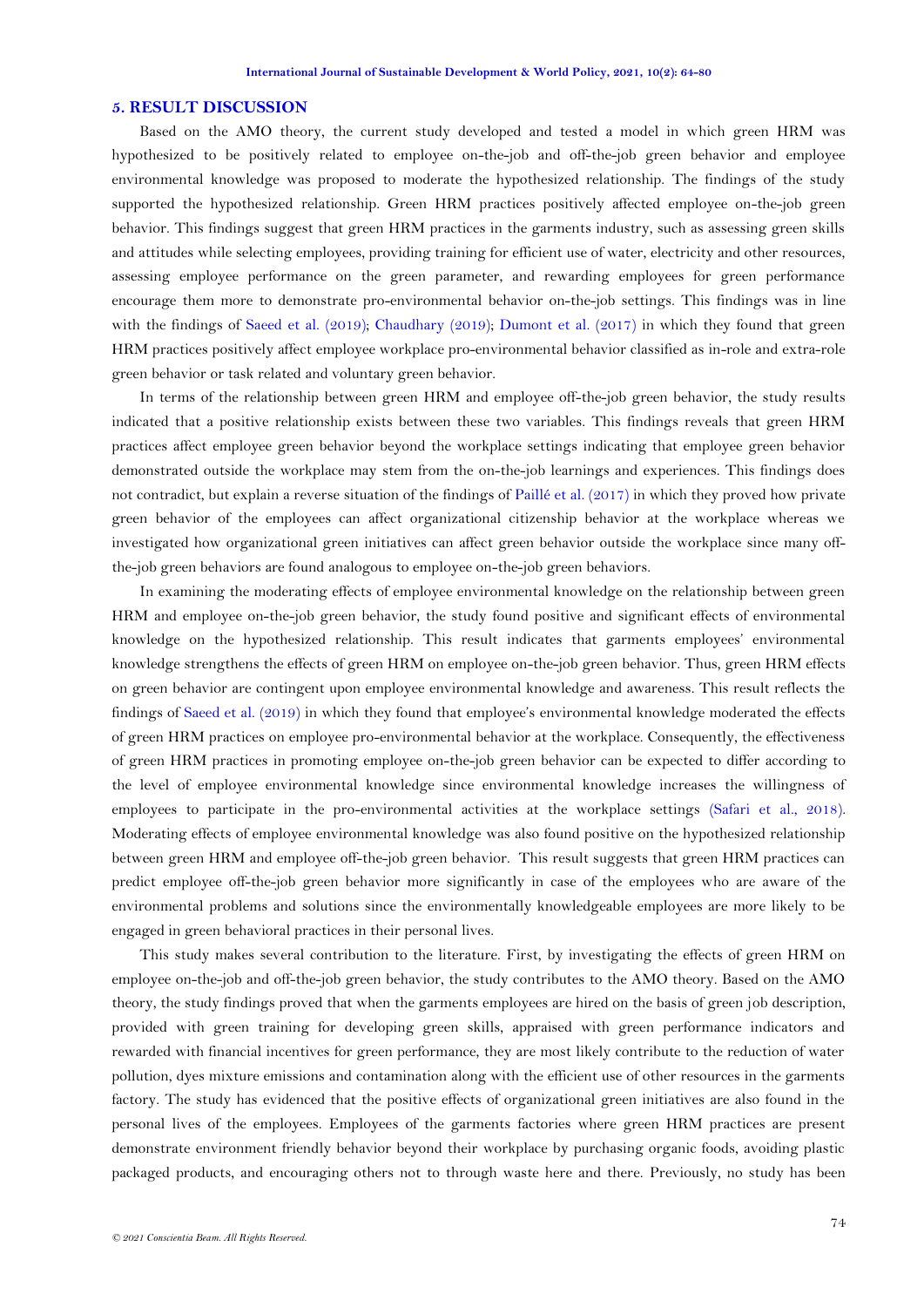<span id="page-11-0"></span>found to consider green behavior displayed both in the workplace setting and non-workplace settings. Most of the green HRM focused studies considered either in-role and extra-role green behavior [\(Aboramadan, 2020;](#page-11-0) [Dumont et](#page-12-1)  [al., 2017;](#page-12-1) [Zhang et al., 2019\)](#page-16-3) or task related and voluntary green behavior at the workplace [\(Chaudhary, 2019;](#page-12-1) [Norton et al., 2015\)](#page-14-11). Therefore, the originality of the current study is the investigation of green HRM effects on both on-the-job and off-the-job green behavior. Second, the study considers the moderating effects of employee environmental knowledge in order to discover how the effects of green HRM on employee green behavior is contingent upon employee environmental knowledge. In doing so, it added an important insight to the existing relationship between green HRM and employee green behavior. Lastly, by testing the hypothesized model over the garments industry employee in Bangladesh, the study adds to the scarce literature of green HRM practices in the emerging economies of the world.

### *5.1. Practical Implications*

In the twenty-first century, RMG sector of Bangladesh performs in a profoundly aggressive global economy. The management sectors of these internationally performing factories have been confronting pressure from the stakeholders to achieve environmental sustainability and combat environmental challenges. To combat the environmental challenges, HR managers of garments factories have been provided with an extra charge of adopting green policies and practices. As a result, the findings of this study have far-reaching implications for HR practitioners in the RMG industry. Moreover, the findings of this study suggest that green practices of the organizations, such as assessing green skills and attitudes while selecting employees, providing green training for developing green skills, setting green goals, assessing employee performance on the green parameter, and rewarding employees for green performance promote on-the-job green behavior of the employees. These findings of the study will be of great interest to the HR managers and scholars of RMG sector as it outlines the role of green HRM practices and shows how it promotes on-the-job green behavior of the employees. It will help managers to understand the importance of various green HRM practices in successfully dealing with the environmental challenges. In addition to that, the study reveals that green HRM practices affect employee green behavior beyond the workplace indicating that employee green behavior demonstrated outside the workplace may stem from the onthe-job learnings and experiences. This finding of the study will add value to the understanding of how green HRM practices in the organization can affect employee off-the-job green behavior. Employee off-the-job green behavior can influence the attitudes and behaviors of their families which in fact can shape the green attitude and behavior of an entire society.

## *5.2. Limitations and Future Research Directions*

The current study has few limitations that can open new door for future research. First, data were collected only from the garments industry to investigate the effects of green HRM on employee green behavior (on-the-job and off-the-job). This means that other industries should be taken into consideration in future for the generalizability of the study findings. Second, the study employed cross sectional design to test the hypothesized model. So, other research designs, such as experimental or time-lagged research design are recommended in future. Third, the study was conducted in Bangladesh. As a result, the same study can be carried out in other countries to collect more information and compare the study findings. Fourth, since the study attempted to investigate the moderating effects of employee environmental knowledge on the link between green HRM and employee green behavior, moderating effects of other individual and organizational variables, such as self-efficacy, personality, green values, organizational support can be examined for a better understanding of the relationship. Finally, the study did not show mediation effects of any variable. So, the mediating effects of employee satisfaction, environmental commitment, organizational identification, and pro-environmental psychological climate can be explored to further explain the green HRM effects on the employee on-the-job and off-the-job green behavior.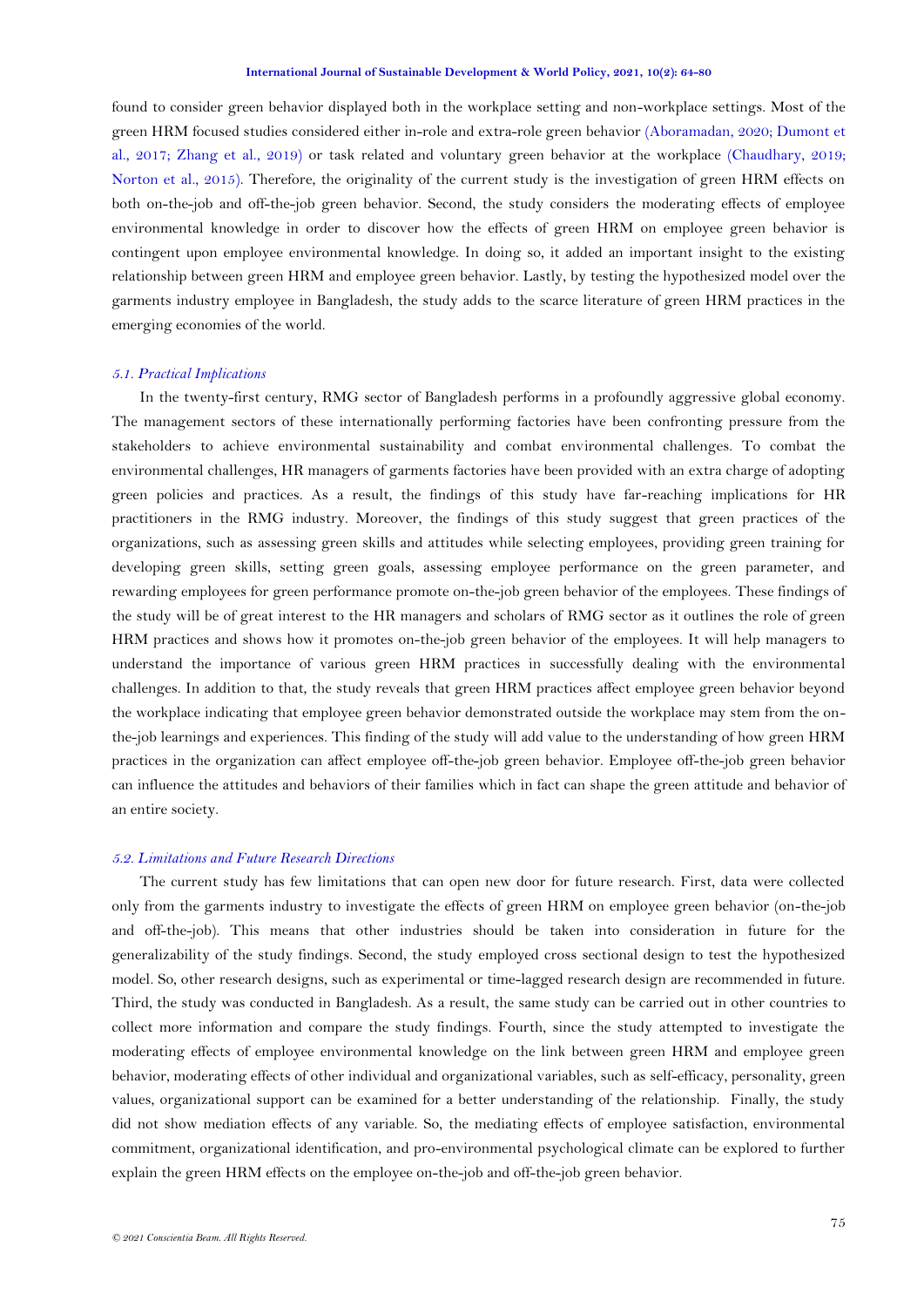#### **International Journal of Sustainable Development & World Policy, 2021, 10(2): 64-80**

**Funding:** This study received no specific financial support.

<span id="page-12-1"></span>**Competing Interests:** The authors declare that they have no competing interests.

**Acknowledgement:** The authors would like to express our heartfelt gratitude to the students of Human Resource Management Discipline, Khulna University, for their active involvement in collecting the data. They are indebted to few of their faculty members who had encouraged us and provided their mental support in conducting the research. Above all, Authors would like to convey their special thanks to the respective HR body of the garments factories, for their assistance in conducting the survey and they believe that all the participants in the survey had truly expressed their opinions. Thanks to all.

# **REFERENCES**

- Aboramadan, M. (2020). The effect of green HRM on employee green behaviors in higher education: The mediating mechanism of green work engagement. *International Journal of Organizational Analysis*, 1-17. Available at: https://doi.org/10.1108/ijoa-05-2020-2190.
- <span id="page-12-10"></span>Afsar, B., Badir, Y., & Kiani, U. S. (2016). Linking spiritual leadership and employee pro-environmental behavior: The influence of workplace spirituality, intrinsic motivation, and environmental passion. *Journal of Environmental Psychology, 45*, 79- 88. Available at: https://doi.org/10.1016/j.jenvp.2015.11.011
- <span id="page-12-2"></span>Aktar, A., & Islam, Y. (2019). Green human resource management practices and employee engagement: Empirical evidence from RMG sector in Bangladesh. Retrieved from https://ssrn.com/abstract=3363860.
- <span id="page-12-6"></span>Anwar, N., Mahmood, N. H. N., Yusliza, M. Y., Ramayah, T., Faezah, J. N., & Khalid, W. (2020). Green human resource management for organisational citizenship behaviour towards the environment and environmental performance on a university campus. *Journal of Cleaner Production, 256*, 120401. Available at: https://doi.org/10.1016/j.jclepro.2020.120401.
- <span id="page-12-5"></span>Appelbaum, E., Bailey, T., Berg, P., Kalleberg, A. L., & Bailey, T. A. (2000). *Manufacturing advantage: Why high-performance work systems pay off*: Cornell University Press.
- <span id="page-12-8"></span>Aranganathan, P. (2018). Green recruitment: A new-fangled approach to attract and retain talent. *International Journal of Business Management & Research, 8*(2), 69-76. Available at: https://doi.org/10.24247/ijbmrapr20189.
- <span id="page-12-7"></span>Arulrajah, A. A., Opatha, H., & Nawaratne, N. (2015). Green human resource management practices: A review. *Sri Lankan Journal of Human Resource Management, 5*(1).
- <span id="page-12-0"></span>Asadi, S., Pourhashemi, S. O., Nilashi, M., Abdullah, R., Samad, S., Yadegaridehkordi, E., & Razali, N. S. (2020). Investigating influence of green innovation on sustainability performance: A case on Malaysian hotel industry. *Journal of Cleaner Production, 258*, 120860. Available at: https://doi.org/10.1016/j.jclepro.2020.120860
- <span id="page-12-4"></span>Aziz, F. F., Yasmin, F., & Sultana, T. (2020). The impact of green human resources managerial practices on environmental sustainability: Evidence from Garments industry of Bangladesh. *Asian Journal of Empirical Research, 10*(3), 81-96. Available at: https://doi.org/10.18488/journal.1007/2020.10.3/1007.3.81.96.
- <span id="page-12-12"></span>Bang, H.-K., Ellinger, A. E., Hadjimarcou, J., & Traichal, P. A. (2000). Consumer concern, knowledge, belief, and attitude toward renewable energy: An application of the reasoned action theory. *Psychology & Marketing, 17*(6), 449-468. Available at: https://doi.org/10.1002/(sici)1520-6793(200006)17:6%3C449::aid-mar2%3E3.0.co;2-8.
- <span id="page-12-11"></span>Barr, S. (2007). Factors influencing environmental attitudes and behaviors: A UK case study of household waste management. *Environment and Behavior, 39*(4), 435–473. Available at: https://doi.org/10.1177%2F0013916505283421.
- <span id="page-12-9"></span>Blok, V., Wesselink, R., Studynka, O., & Kemp, R. (2015). Encouraging sustainability in the workplace: A survey on the proenvironmental behaviour of university employees. *Journal of Cleaner Production, 106*, 55-67. Available at: https://doi.org/10.1016/j.jclepro.2014.07.063.
- <span id="page-12-3"></span>Carlson, L. A., & Bitsch, V. (2018). Social sustainability in the ready-made-garment sector in Bangladesh: An institutional approach to supply chains. *International Food and Agribusiness Management Review, 21*(2), 269-292. Available at: https://doi.org/10.22434/IFAMR2017.0114.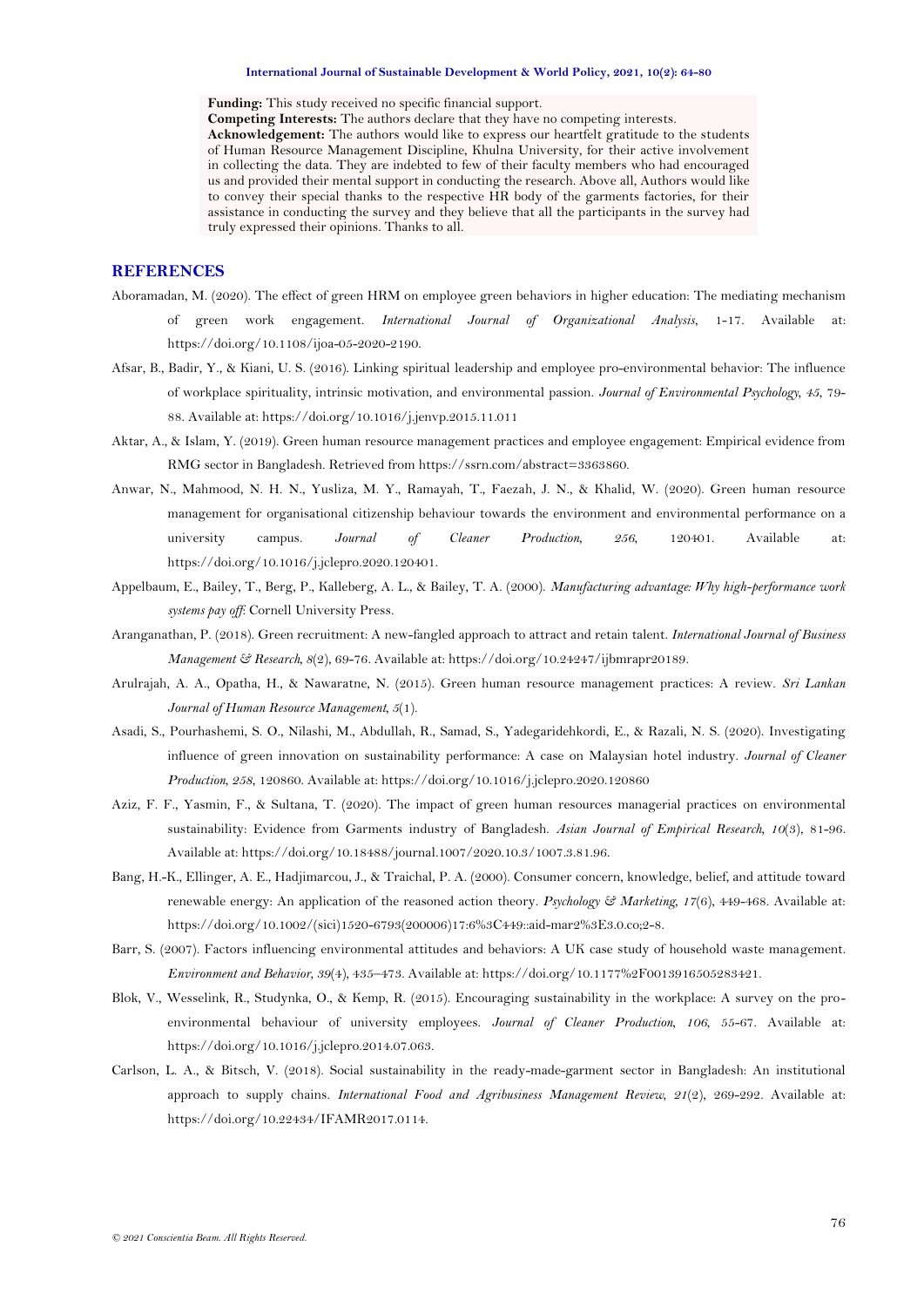- <span id="page-13-2"></span>Chan, E. S., Hon, A. H., Chan, W., & Okumus, F. (2014). What drives employees' intentions to implement green practices in hotels? The role of knowledge, awareness, concern and ecological behavior. *International Journal of Hospitality Management, 40*, 20-28. Available at: https://doi.org/10.1016/j.ijhm.2014.03.001.
- Chaudhary, R. (2019). Green human resource management and employee green behavior: An empirical analysis. *Corporate Social Responsibility and Environmental Management, 27*(2), 630-641. Available at: https://doi.org/10.1002/csr.1827.
- Cheng, T. M., & Wu, H. C. (2015). How do environmental knowledge, environmental sensitivity, and place attachment affect environmentally responsible behavior? An integrated approach for sustainable island tourism. *Journal of Sustainable Tourism, 23*(4), 557-576. Available at: https://doi.org/10.1080/09669582.2014.965177.
- Cincera, J., & Krajhanzl, J. (2013). Eco-Schools: What factors influence pupils' action competence for pro-environmental behavior? *Journal of Cleaner Production, 61*, 117-121. Available at: https://doi.org/10.1016/j.jclepro.2013.06.030.
- Dumont, J., Shen, J., & Deng, X. (2017). Effects of green HRM practices on employee workplace green behavior: The role of psychological green climate and employee green values. *Human Resource Management, 56*(4), 613-627. Available at: https://doi.org/10.1002/hrm.21792.
- <span id="page-13-3"></span>Fawehinmi, O., Yusliza, M. Y., Mohamad, Z., Faezah, J. N., & Muhammad, Z. (2020). Assessing the green behaviour of academics: The role of green human resource management and environmental knowledge. *International Journal of Manpower, 41*(7), 879-900. Available at: https://doi.org/10.1108/IJM-07-2019-0347.
- <span id="page-13-10"></span>Frick, J., Kaiser, F. G., & Wilson, M. (2004). Environmental knowledge and conservation behavior: Exploring prevalence and structure in a representative sample. *Personality and Individual Differences, 37*(8), 1597-1613. Available at: https://doi.org/10.1016/j.paid.2004.02.015.
- <span id="page-13-9"></span>Fryxell, G. E., & Lo, C. W. (2003). The influence of environmental knowledge and values on managerial behaviours on behalf of the environment: An empirical examination of managers in China. *Journal of Business Ethics, 46*(1), 45–69. Available at: https://doi.org/10.1023/A:1024773012398.
- <span id="page-13-6"></span>Gerhart, B. (2005). Human resources and business performance: Findings, unanswered questions, and an alternative approach. *Management Revue. Socio-economic Studies, 16*(2), 174-185. Available at: https://doi.org/10.5771/0935-9915-2005-2- 174.
- <span id="page-13-4"></span>Gilal, F. G., Ashraf, Z., Gilal, N. G., Gilal, R. G., & Channa, N. A. (2019). Promoting environmental performance through green human resource management practices in higher education institutions: A moderated mediation model. *Corporate Social Responsibility and Environmental Management, 26*(6), 1579-1590. Available at: https://doi.org/10.1002/csr.1835.
- <span id="page-13-1"></span>Hameed, Z., Khan, I. U., Islam, T., Sheikh, Z., & Naeem, R. M. (2020). Do green HRM practices influence employees' environmental performance? *International Journal of Manpower, 41*(7), 1061-1079. Available at: https://doi.org/10.1108/ijm-08-2019-0407.
- <span id="page-13-11"></span>Han, H., Hwang, J., Kim, J., & Jung, H. (2015). Guests' pro-environmental decision-making process: Broadening the norm activation framework in a lodging context. *International Journal of Hospitality Management, 47*, 96-107. Available at: https://doi.org/10.1016/j.ijhm.2015.03.013.
- <span id="page-13-8"></span>Hermann, B. G., Kroeze, C., & Jawjit, W. (2007). Assessing environmental performance by combining life cycle assessment, multi-criteria analysis and environmental performance indicators. *Journal of Cleaner Production, 15*(18), 1787-1796. Available at: https://doi.org/10.1016/j.jclepro.2006.04.004.
- <span id="page-13-5"></span>Hossain, L., Sajib, M., & Hafiz, E. (2017). *Readymade garment industries going green. The financial express*: International Publications Limited.
- <span id="page-13-7"></span>Jabbour, C. J. C. (2011). How green are HRM practices, organizational culture, learning and teamwork? A Brazilian study. *Industrial and Commercial Training, 43*(2), 98-105. Available at: https://doi.org/10.1108/00197851111108926.
- <span id="page-13-0"></span>Jabbour, C. J. C., De Sousa Jabbour, A. B. L., Govindan, K., Teixeira, A. A., & De Souza Freitas, W. R. (2013). Environmental management and operational performance in automotive companies in Brazil: The role of human resource management and lean manufacturing. *Journal of Cleaner Production, 47*, 129-140. Available at: https://doi.org/10.1016/j.jclepro.2012.07.010.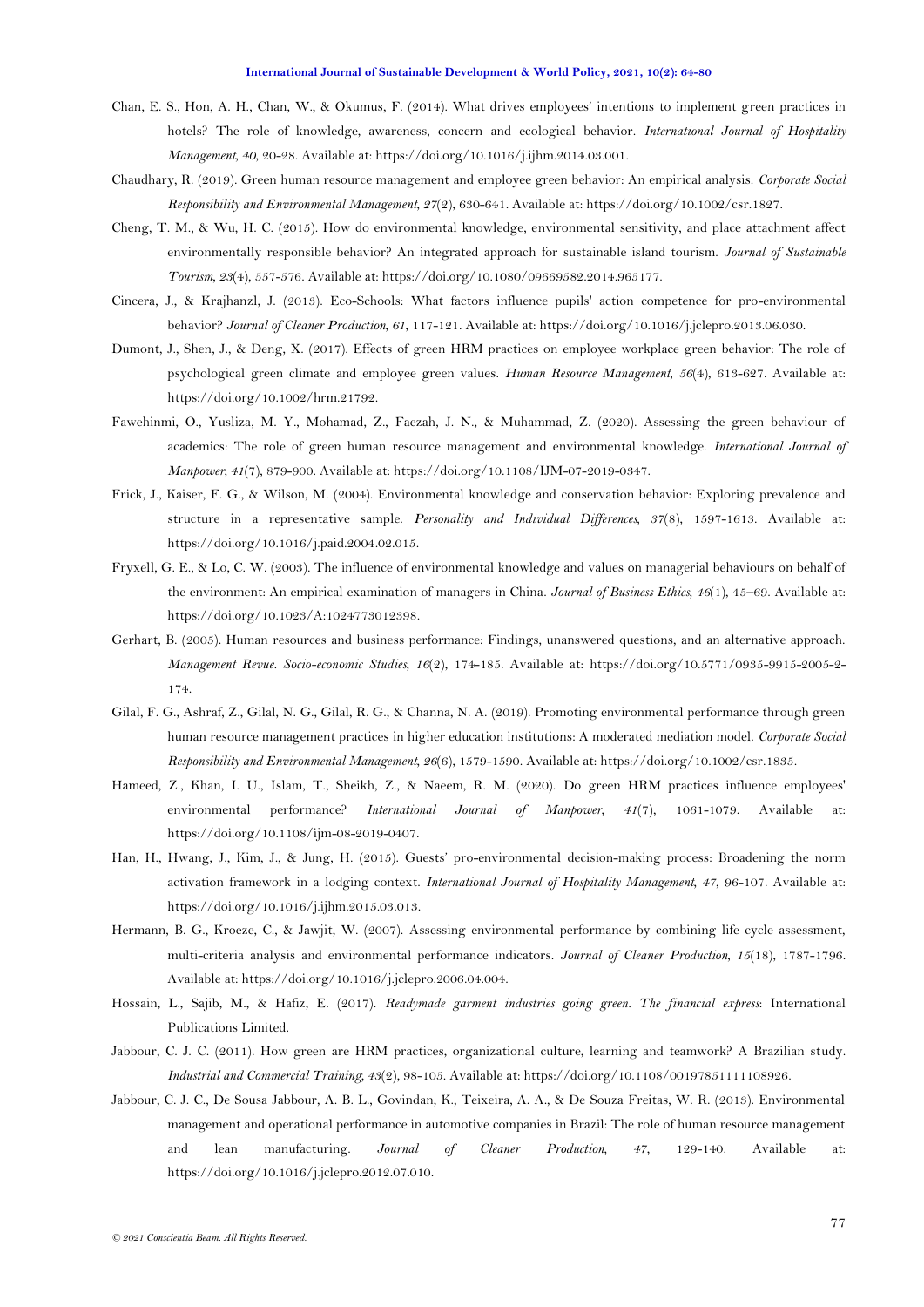- <span id="page-14-1"></span>Jia, J., Liu, H., Chin, T., & Hu, D. (2018). The continuous mediating effects of GHRM on employees' green passion via transformational leadership and green creativity. *Sustainability, 10*(9), 3237. Available at: https://doi.org/10.3390/su10093237.
- Jiang, K., Lepak, D. P., Hu, J., & Baer, J. C. (2012). How does human resource management influence organizational outcomes? A meta-analytic investigation of mediating mechanisms. *Academy of management Journal, 55*(6), 1264-1294. Available at: https://doi.org/10.5465/amj.2011.0088.
- Karmoker, K., Zannat, T., & Roy, B. (2020). Can green HRM practices influence hotel employees' green behavior? Evidence from Khulna City hospitality industry, Bangladesh. *International Journal of Human Resource Studies, 10*(4), 149-167. Available at: https://doi.org/10.5296/ijhrs.v10i4.17641.
- <span id="page-14-2"></span>Kim, Y. J., Kim, W. G., Choi, H. M., & Phetvaroon, K. (2019). The effect of green human resource management on hotel employees' eco-friendly behavior and environmental performance. *International Journal of Hospitality Management, 76*, 83-93. Available at: https://doi.org/10.1016/j.ijhm.2018.04.007.
- <span id="page-14-7"></span>Kramar, R. (2014). Beyond strategic human resource management: is sustainable human resource management the next approach? *The International Journal of Human Resource Management, 25*(8), 1069-1089. Available at: https://doi.org/10.1080/09585192.2013.816863.
- <span id="page-14-8"></span>Likhitkar, P., & Verma, P. (2017). Impact of green HRM practices on organization sustainability and employee retention. *International Journal for Innovative Research in Multidisciplinary Field, 3*(5), 152-157.
- <span id="page-14-13"></span>Mishra, P. (2017). Green human resource management. *International Journal of Organizational Analysis, 25*(5), 762-788. Available at: https://doi.org/10.1108/IJOA-11-2016-1079.
- <span id="page-14-11"></span>Norton, T. A., Parker, S. L., Zacher, H., & Ashkanasy, N. M. (2015). Employee green behavior: A theoretical framework, multilevel review, and future research agenda. *Organization& Environment, 28*(1), 103-125. Available at: https://doi.org/10.1177%2F1086026615575773.
- <span id="page-14-9"></span>Norton, T. A., Zacher, H., Parker, S. L., & Ashkanasy, N. M. (2017). Bridging the gap between green behavioral intentions and employee green behavior: The role of green psychological climate. *Journal of Organizational Behavior, 38*(7), 996-1015. Available at: https://doi.org/10.1002/job.2178.
- <span id="page-14-3"></span>Ojo, A. O., & Raman, M. (2019). *Role of green HRM practices in employees' pro-environmental IT practices*. Paper presented at the World Conference on Information Systems and Technologies. Springer, Cham.
- <span id="page-14-10"></span>Ones, D. S., & Dilchert, S. (2012). Employee green behaviors. In S. E. Jackson, D. S. Ones, & S. Dilchert (Eds.), The SIOP professional practice series. Managing human resources for environmental sustainability (pp. 85–116): Jossey-Bass/Wiley.
- <span id="page-14-12"></span>Paillé, P., & Boiral, O. (2013). Pro-environmental behavior at work: Construct validity and determinants. *Journal of Environmental Psychology, 36*, 118-128. Available at: https://doi.org/10.1016/j.jenvp.2013.07.014.
- <span id="page-14-6"></span>Paillé, P., Raineri, N., & Boiral, O. (2017). Environmental behavior on and off the job: A configurational approach. *Journal of Business Ethics, 158*(1), 253-268. Available at: https://doi.org/10.1007/s10551-017-3758-1.
- <span id="page-14-4"></span>Pham, N. T., Tučková, Z., & Jabbour, C. J. C. (2019). Greening the hospitality industry: How do green human resource management practices influence organizational citizenship behavior in hotels? A mixed-methods study. *Tourism Management, 72*, 386-399. Available at: https://doi.org/10.1016/j.tourman.2018.12.008.
- <span id="page-14-5"></span>Rawashdeh, A. (2018). The impact of green human resource management on organizational environmental performance in Jordanian health service organizations. *Management Science Letters, 8*(10), 1049-1058. Available at: https://doi.org/10.5267/j.msl.2018.7.006.
- <span id="page-14-0"></span>Ren, S., Tang, G., & Jackson, S. E. (2018). Green human resource management research in emergence: A review and future directions. *Asia Pacific Journal of Management, 35*(3), 769-803. Available at: https://doi.org/10.1007/s10490-017-9532- 1.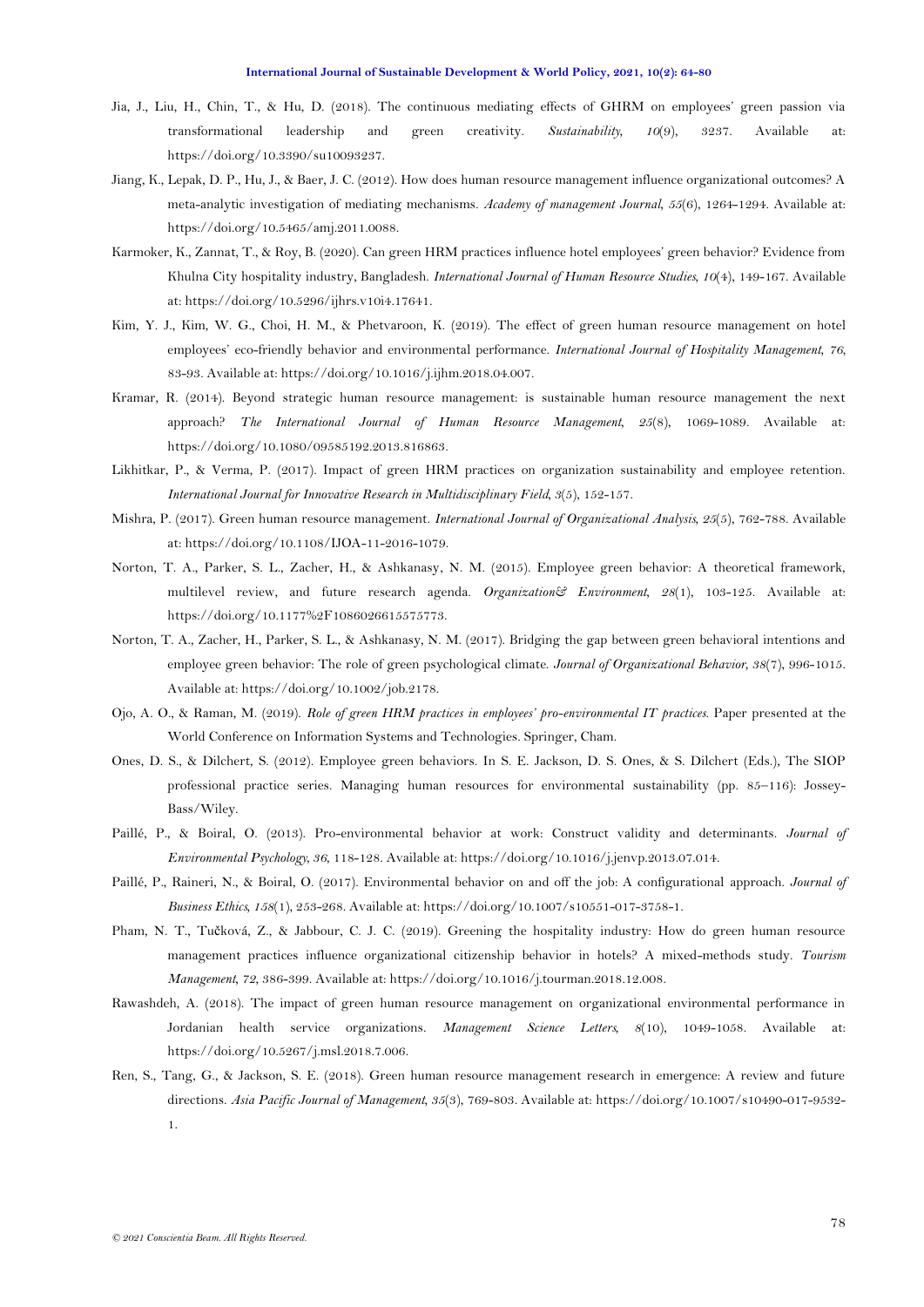- <span id="page-15-4"></span>Renwick, D. W., Redman, T., & Maguire, S. (2013). Green human resource management: A review and research agenda. *International Journal of Management Reviews, 15*(1), 1-14. Available at: https://doi.org/10.1111/j.1468- 2370.2011.00328.x.
- Saeed, B. B., Afsar, B., Hafeez, S., Khan, I., Tahir, M., & Afridi, M. A. (2019). Promoting employee's proenvironmental behavior through green human resource management practices. *Corporate Social Responsibility and Environmental Management, 26*(2), 424-438. Available at: https://doi.org/10.1002/csr.1694.
- Safari, A., Salehzadeh, R., Panahi, R., & Abolghasemian, S. (2018). Multiple pathways linking environmental knowledge and awareness to employees' green behavior. *Corporate Governance: The International Journal of Business in Society, 18*(1), 81- 103. Available at: https://doi.org/10.1108/CG-08-2016-0168.
- Sarkar, A., Qian, L., & Peau, A. K. (2020a). Overview of green business practices within the Bangladeshi RMG industry: Competitiveness and sustainable development perspective. *Environmental Science and Pollution Research, 27*(18), 22888- 22901. Available at: https://doi.org/10.1007/s11356-020-08816-y.
- <span id="page-15-3"></span>Sarkar, A., Qian, L., & Peau, A. K. (2020b). Structural equation modeling for three aspects of green business practices: A case study of Bangladeshi RMG's industry. *Environmental Science and Pollution Research, 27*(28), 35750-35768. Available at: https://doi.org/10.1007/s11356-020-09873-z.
- <span id="page-15-11"></span>Schwartz, S. H. (1977). Normative influences on altruism. *Advances in Experimental Social Psychology, 10*, 221-279. Available at: https://doi.org/10.1016/s0065-2601(08)60358-5.
- <span id="page-15-6"></span>Shaban, S. (2019). Reviewing the concept of green HRM (GHRM) and its application practices (Green Staffing) with suggested research agenda: A review from literature background and testing construction perspective. *International Business Research, 12*(5), 86-94. Available at: https://doi.org/10.5539/ibr.v12n5p86.
- <span id="page-15-8"></span>Shah, M. (2019). Green human resource management: Development of a valid measurement scale. *Business Strategy and the Environment, 28*, 771–785. Available at: https://doi.org/10.1002/bse.2279.
- <span id="page-15-0"></span>Singh, S., Giudice, M., Chierici, R., & Graziano, D. (2020). Green innovation and environmental performance: The role of green transformational leadership and green human resource management. *Technological Forecasting and Social Change, 150*, 119762. Available at: https://doi.org/10.1016/j.techfore.2019.119762.
- <span id="page-15-1"></span>Song, W., Yu, H., & Xu, H. (2020). Effects of green human resource management and managerial environmental concern on green innovation. *European Journal of Innovation Management, 24*(3), 951-967. Available at: https://doi.org/10.1108/EJIM-11-2019-0315.
- <span id="page-15-2"></span>Suganthi, L. (2019). Examining the relationship between corporate social responsibilities, performance, and employees' proenvironmental behavior at work with green practices as mediator. *Journal of Cleaner Production, 232*, 739-750. Available at: https://doi.org/10.1016/j.jclepro.2019.05.295.
- <span id="page-15-12"></span>Tabachnick, B. G., & Fidell, L. S. (2001). *Using multivariate statistics* (4th ed.). New York: HarperCollins.
- <span id="page-15-5"></span>Talapatra, S., & Uddin, M. K. (2017). *Understanding the difficulties of implementing TQM in garments sector: A case study of some RMG industries in Bangladesh*. Paper presented at the 2017 International Conference on Mechanical, Industrial and Materials Engineering, Rajshahi.
- <span id="page-15-7"></span>Tang, G., Chen, Y., Jiang, Y., Paille, P., & Jia, J. (2018). Green human resource management practices: Scale development and validity. *Asia Pacific Journal of Human Resources, 56*(1), 31-55. Available at: https://doi.org/10.1111/1744-7941.12147.
- <span id="page-15-9"></span>Tseng, M. L., Tan, R. R., & Siriban-Manalang, A. B. (2013). Sustainable consumption and production for Asia: Sustainability through green design and practice. *Journal of Cleaner Production*, 40, 1-5. Available https://doi.org/10.1016/j.jclepro.2012.07.015.
- <span id="page-15-10"></span>Tudor, T. L., Barr, S. W., & Gilg, A. W. (2008). A novel conceptual framework for examining environmental behavior in large organizations: A case study of the Cornwall national health service (NHS) in the United Kingdom. *Environment and Behavior, 40*(3), 426-450. Available at: https://doi.org/10.1177%2F0013916507300664.